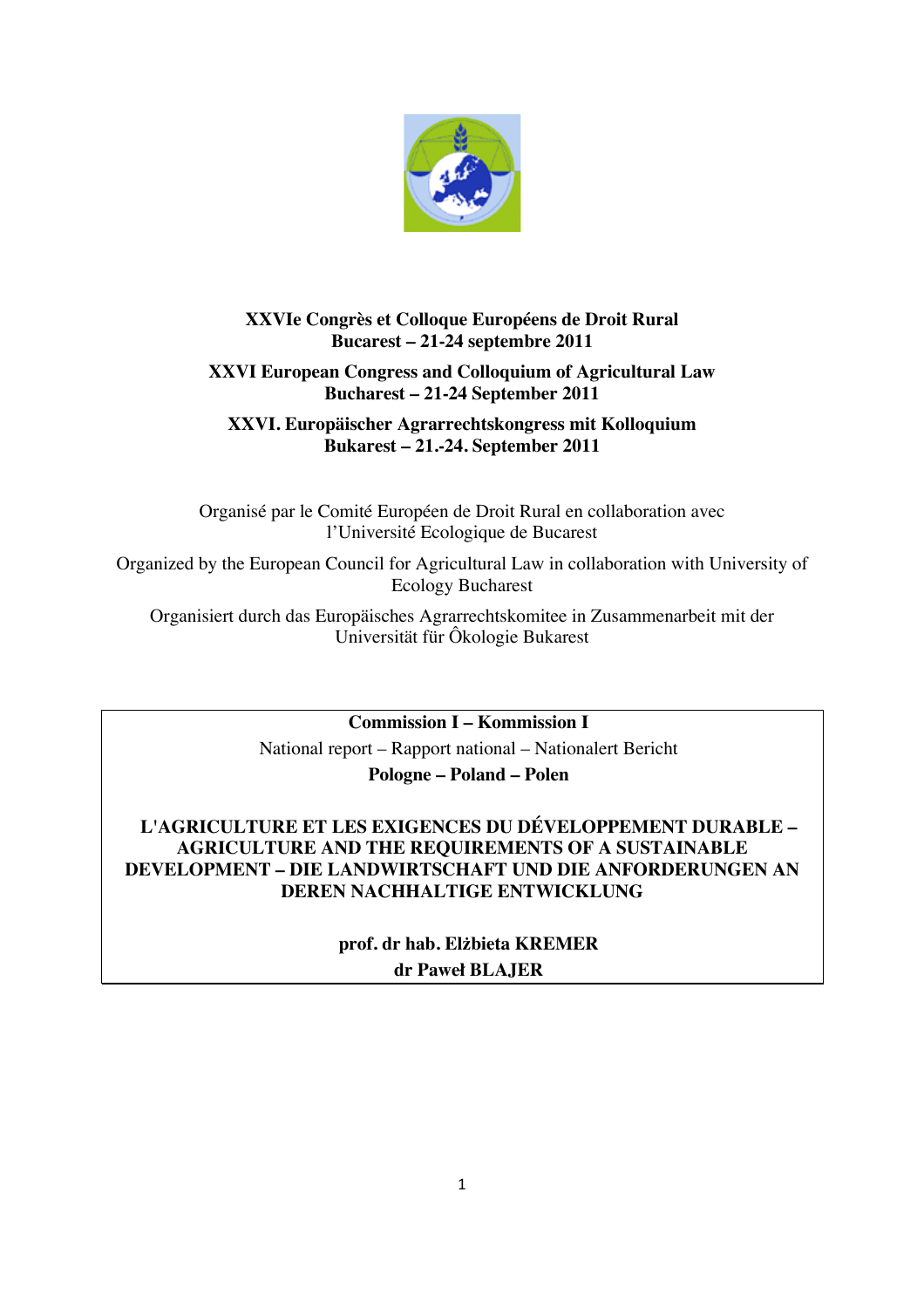### **Question 1**

The sustainable development principle has been widely recognized by the Polish legislator. It is a consequence of the fact that this principle is included in the Polish constitution. **Article 5 of the Constitution of the Republic of Poland of 2 April 1997** states that "The Republic of Poland shall safeguard the independence and integrity of its territory and ensure the freedoms and rights of persons and citizens, the security of the citizens, safeguard the national heritage and shall ensure the protection of the natural environment pursuant to the **principles of sustainable development**."

However, some doubts have appeared as to the nature, importance and constitutional content of the sustainable development principle. The first issue most commonly raised in connection to the principle is the following legal dilemma: whether the sustainable development principle may be classified as a legal (systemic) rule, or whether it is exclusively of a political nature, and forms a basic rule for state policy. Nonetheless, there is no doubt that the principle has its normative importance. It is a programme norm – that is a norm which commands the pursuit of a specific goal, i.e. sustainable development. In constitutional law literature one may also come across statements that the sustainable development principle should have a broader scope of application and should not be limited to environmental protection, but also to other tasks of the state listed in Article 5 of the Constitution as well.

The fact that in Poland the issue of sustainable development has found its place in the constitution deserves full approval. Since it is anchored in the constitution, this principle has an impact on creation, interpretation and application of law. Its basic meaning is manifested on the level of the interpretation of law, and should not be defined as an interpretative directive. Within the framework of environmental protection law, it performs a similar function to general clauses (the rules of social conduct or the social-economic purpose of law) in the civil law.

The constitutional principle of sustainable development is also important with respect to numerous legal acts with the status of statutes, which means that it is not only applied nationwide, but also on regional and local scales. According to **the Act on Running the Development Policy of 6 December 2006**, sustainable development is one of the purposes of the development policy. This act defines the development policy as a "set of mutually connected activities undertaken and performed in order to ensure long-term sustainable development of the country, social-economic, regional and spatial cohesion, improvement of competitiveness of the economy and creating new work places on a national, regional or local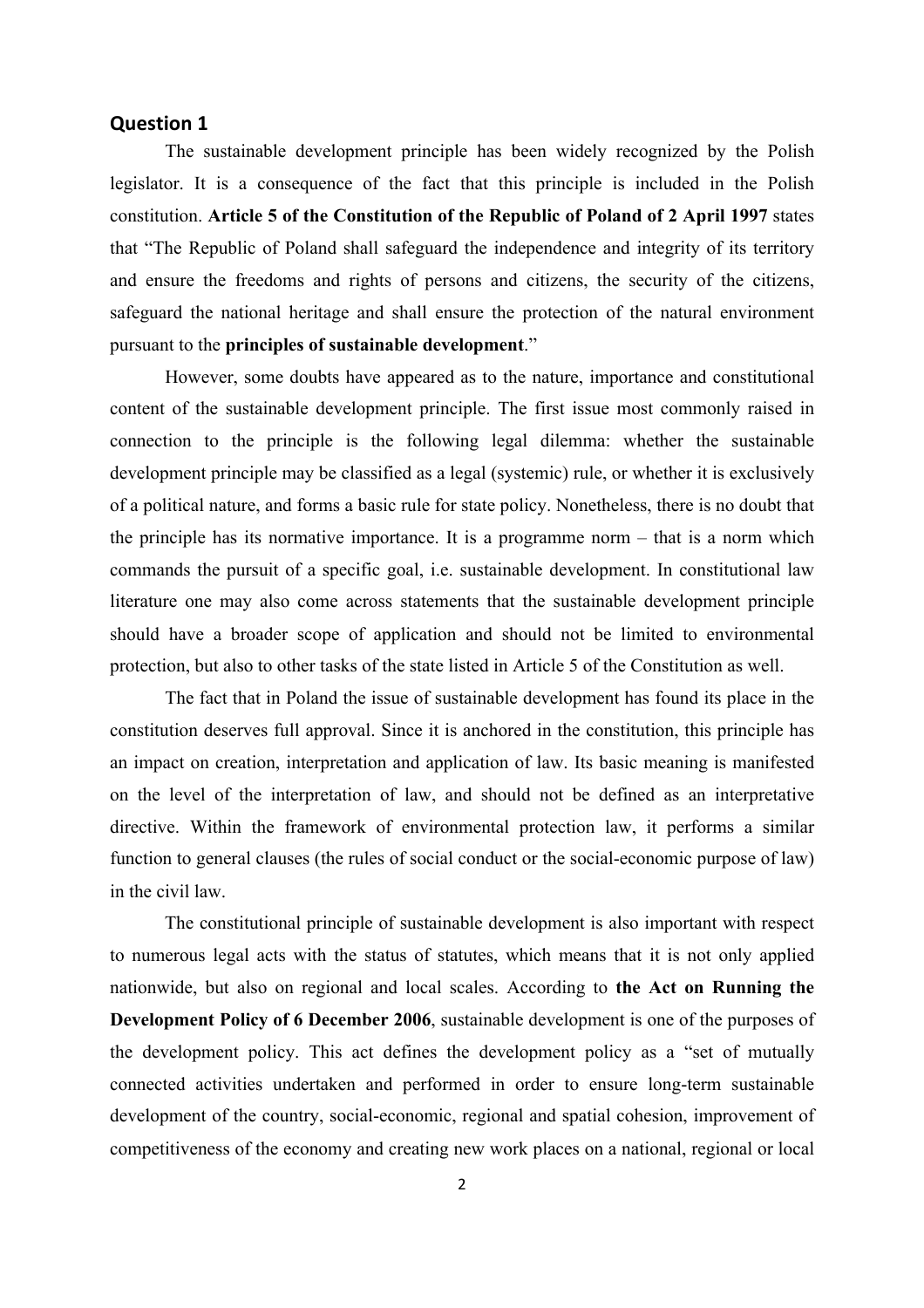scale" (Article 2). However, the act does not contain a definition of "sustainable development" and does not refer to other legal acts where such definitions may be found. Consequently, the concept of the sustainable development rule within the state development policy gains the features of a general clause, which plays an important role in the process of legal interpretation.

However, the definition of "sustainable development" was introduced by the **Environmental Protection Law Act of 27 April 2001**. Pursuant to **Article 3.50** of this act, sustainable development means "social-economic development where political, economic and social activities are integrated, keeping environmental balance and sustainability of basic natural processes in order to ensure the possibility of satisfying basic needs of particular communities and citizens belonging both to this generation and to the future generations".

The legislator also refers to the definition of sustainable development included in the Environmental Protection Law in the **Spatial Planning and Development Act of 27 March 2003**. This act specifies the rules for shaping spatial policy by local government units and government administration bodies, as well as the scope and procedure regarding activities performed while identifying the purpose of specific lands, and determining the rules for development – assuming spatial order and **sustainable development** as a basis for such activities (Article 1), though here sustainable development should be interpreted as the development referred to in Article 3.50 of the Environmental Protection Law Act of 27 April 2001 (Article 2.2). As a consequence, the legislator points to two categories of values, i.e. spatial order and sustainable development, recognising them as the bases for operations with respect to planning and spatial development. Thus the assessment of whether a specific investment plan may be considered compliant with the binding legal order will depend on its compliance with the requirements of spatial order and sustainable development. The content of these concepts should be understood as interpretative directives applicable to the implementation of the provisions of the planning and spatial development act, and to the control of planning documents.

The regulations referred to above point to the significance of the sustainable development principle on the normative level. However, its fundamental importance is also manifested in the area of various plans, strategies and policies designed to implement the basic rules of sustainable development. At this point, one should recall the **planning rule** introduced by Article 8 of the Environmental Protection Act referred to above. Pursuant to this provision, "policies, strategies, plans or programmes, in particular those pertaining to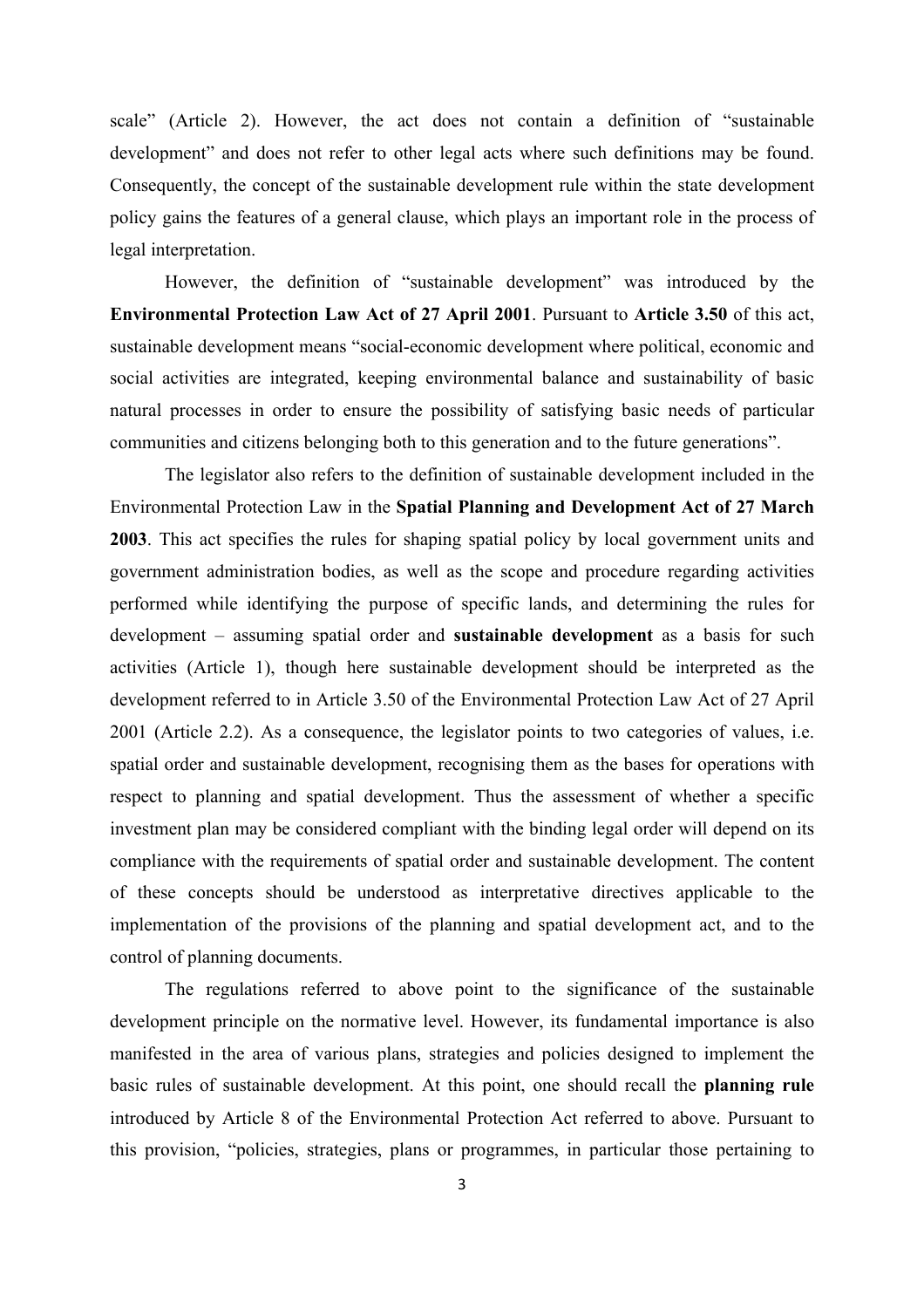industry, energy, transport, telecommunications, water management, waste management, spatial management, forestry, agriculture, fishery, tourism and the use of land, should take into account the environmental protection and sustainable development rules. This list is only exemplary and should not be treated as a closed catalogue of plans and strategies which should take into account the environmental protection and sustainable development rules. Moreover, according to the provisions of Article 8 of the act, it is necessary to take the sustainable development principle into account while drafting both commonly binding laws and planning documents which do not have a normative nature. Consequently, this obligation is binding for both public and private law entities.

Therefore, in Poland the sustainable development principle is manifested both on the normative and political level. Legal norms which create the obligation to take this rule into account form the basis for the authorities applying the law to issue administrative and court judgements. As a consequence, the sustainable development assumptions are taken into account in administrative decisions, e.g. in local spatial development plans, individual decisions pertaining to investment locations, water permits and various administrative measures undertaken on the basis of the Environmental Protection Law Act. Obviously, these decisions allow for assumptions about sustainable development to various extents, which sometimes cannot be deemed fully satisfactory. Therefore, in order to guarantee that this principle is complied with to a satisfactory degree, it is necessary to ensure correct control of administrative settlements. In Poland this function is performed by administrative courts, whose judicial practice also recognises the sustainable development principle as a significant factor. Court authorities contribute, inter alia, to specification of sustainable development as an interpretative directive, pointing out that "... the sustainable development rule includes not only environmental protection, but also care about social and civilisational development related to the need to construct appropriate infrastructure..." (**the Supreme Administrative Court judgement of 7 July 2006, II OSK 507/06**).

Administrative courts also aim to determine the nature of sustainable development itself, and draw attention to the circumstances where "… the sustainable development principle performs primarily in the function of an interpretative directive. It is applied whenever doubts as to the scope, type of duties and implementation procedure arise. Consequently, its role is similar to the social conduct rule, or the social-economic purpose of law in civil law. In the first priority, the legislator is obliged to take the sustainable development principle into account while drafting the law, but, on the other hand, the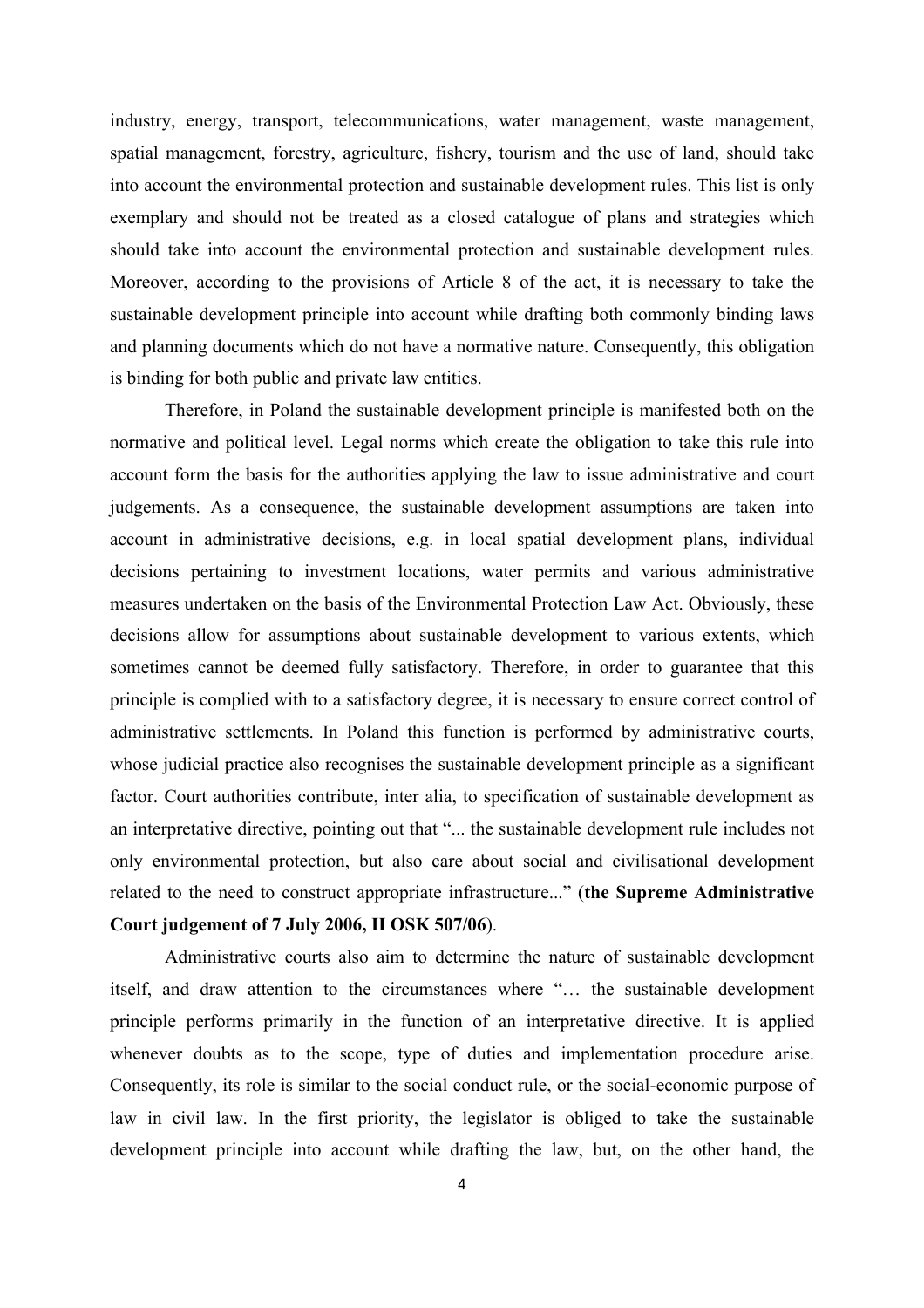authorities implementing the law should also bear this rule in mind. Sometimes actual circumstances require one to consider and balance the most favourable solutions when applying the sustainable development principle…" (**Judgement of the Provincial Administrative Court in Gorzów Wielkopolski of 25 March 2009, II SA/Go 825/08**)

The judgements referred to above show that on one hand the sustainable development principle is an interpretative directive applied to the effective legal situation, but on the other hand they emphasise that environmental protection is not the only purpose of this principle, but the elements concerning social and economic development are just as vital.

The foregoing comments prove that in Poland, the sustainable development principle is indeed taken into account at the stage of planning, and further on at the stages of drafting and applying the law. It is implemented with the use of a broad scope of mechanisms of both legal and non-legal natures. However, to point to which are the most effective is impossible *in abstracto*. One should rather state that these mechanisms are interdependent, which means that only the effective operation of all the mechanisms described and understood as a common system ensures successful implementation of the sustainable development principle in Poland. Correct strategic planning is the basis for issuing legal acts which take the sustainable development principle in its various aspects into account. The court and administrative authorities, which are responsible for implementing the assumptions of this principle in practice, rely in turn on the law. In consequence, particular measures aimed at implementation of the rule are strictly interrelated, and if one of them is insufficiently accounted for, the result may undermine the practical importance of the constitutional sustainable development principle itself.

A vast range of mechanisms which aim to attain the goals of the sustainable development principle also influence the competence of the authorities dealing with its implementation. In Poland there is no specific institution or authority (ministry, constitution, council), whose basic purpose would be to support sustainable development. However, since the principle has been included in the constitution, both the legislator and all the authorities applying the law are obliged to take it into account within the activities they perform. Nevertheless, sometimes the law directly specifies the persons obliged to run the policy aiming to ensure stable and sustainable development of the country, as in the case of the act on running the development policy referred to above, which names the Council of Ministers, provincial government, as well as district and local communal governments in this respect (Article 3).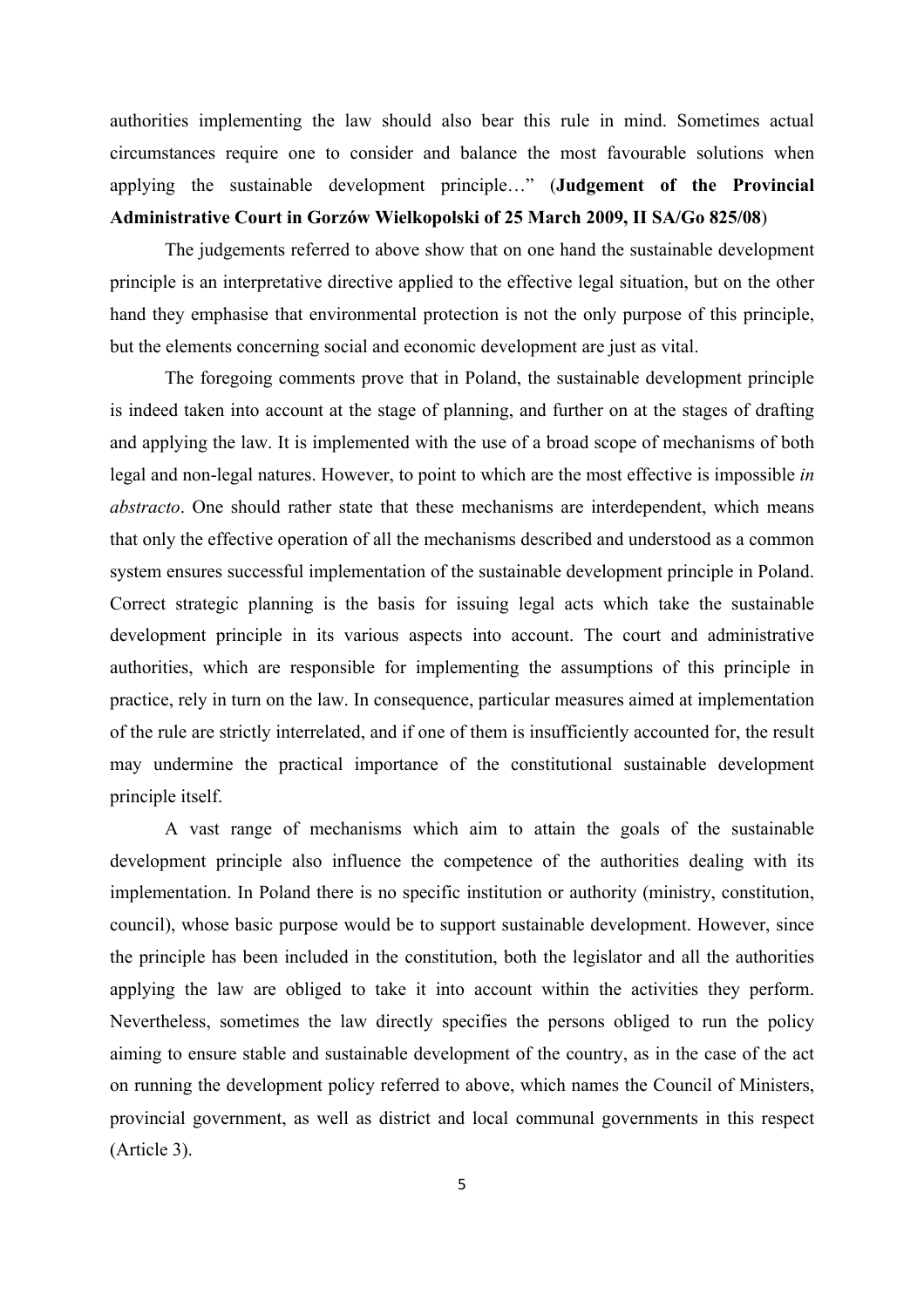### **Question 2:**

The concept of sustainable development appeared in Poland for the first time together with the systemic changes in 1989. During the meetings of the "round table" the 1st State Ecological Policy was developed and subsequently approved by the Council of Ministers in 1990. The Policy employs the term "eco-development", defined as "subordination of the needs and aspirations of the society and the state to the possibilities of the environment at our disposal". However, this document does not include the obligation to take advantage of ecodevelopment to fight poverty, create workplaces and increase the wealth of society.

The 2nd State Ecological Policy developed in the period 1999-2000 defines sustainable development in a slightly different manner. In this document, sustainable development has been recognized as the most important, leading principle of many rules of ecological policy listed therein. The most important assumption of the sustainable development policy adopted in the document is "equal treatment of social, economic and ecological arguments, which means the necessity to integrate the environmental protection issues with policy in particular areas of the economy".

Current 3rd State Ecological Policy for the period 2008-2012 with a perspective through to 2016 does not define the sustainable development rule, but considers it of "cardinal importance". What is more, this term also remains undefined in "sectoral" strategies, primarily the Strategy for the development of rural areas and agriculture for the period 2007- 2013,

Maybe the subsequent lack of precise definitions of sustainable development in strategic documents is a consequence of the normative definition of this term in Polish legal acts. "Sustainable development" was defined for the first time in the act amending the act on protection and shaping of the environment of 1997, which provided that sustainable development means social-economic development where political, economic and social activities are integrated in order to provide an equal chance of access to the environment for particular communities and their citizens – both now and in the future – maintaining environmental balance and the stability of basic natural processes. The legislator also tried to explain the term "sustainable development" in the preamble to the said act by stating that it means "the pursuit of: maintaining the capacity of renewing natural resources, rational use of non-renewable resources and substituting them with relevant substitutes, limiting all kinds of inconvenience to the environment and respecting the limits of environmental resistance,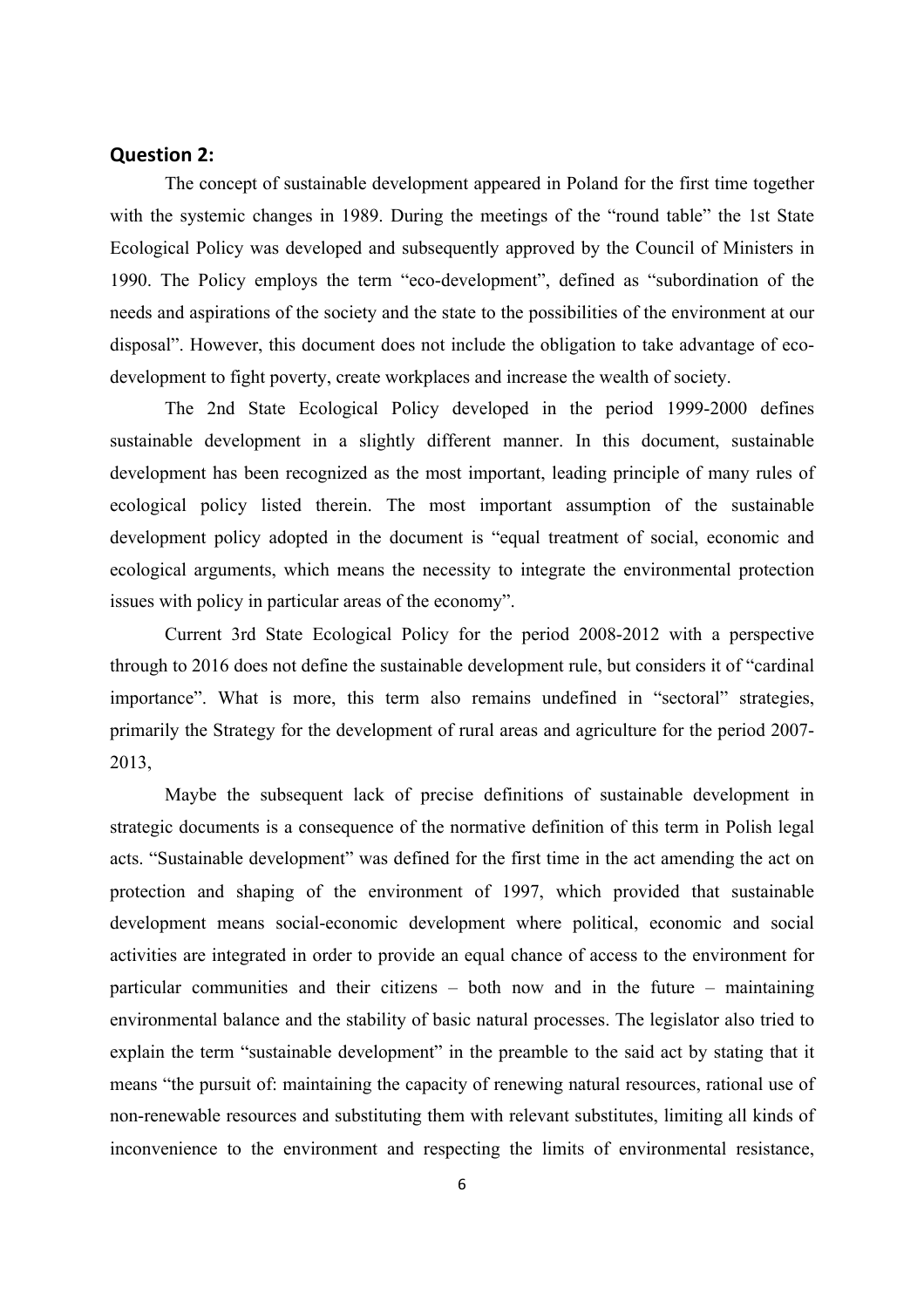preserving bio-diversity, ensuring ecological security to citizens, creating appropriate conditions for business entities to ensure fair competition for access to limited resources and the possibility of disposing waste."

*De lege lata*, the basic legal definition of sustainable development may be found in the act referred to above, the Environmental Law Act of 27 April 2001, according to which sustainable development is "social-economic development where political, economic and social activities are integrated, keeping environmental balance and sustainability of basic natural processes in order to ensure the possibility to satisfy basic needs of particular communities and citizens belonging both to this generation and to future generations".

From the foregoing definition one may draw the conclusion that the sustainable development principle puts special emphasis on the existence of co-dependence between the economic development of a society and the quality of the environment, assuming a combination of goals concerning environmental protection and economy. It aims only to solve conflicts between competing values in a situation where one such value is the environment and its protection. This rule also aims to ensure protection of non-renewable natural assets – due to the fact that the legislator creates the obligation to protect the environment for the current and future generations – while its addressee is humanity as a whole, which is reflected in the words selected by the legislator – "society", "citizens" "current and future generations". However, legal literature points to the fact that this definition is too general, which means that its practical usefulness in settling specific legal problems may turnout to be low.

### **Question 3:**

| To ensure the food health guarantee; the preservation of the environment and |
|------------------------------------------------------------------------------|
| the mineral resources, which the agriculture needs:                          |

| Difficulties:                                      | <b>Preferences:</b>                               |  |  |
|----------------------------------------------------|---------------------------------------------------|--|--|
| - Low ecological awareness on the part of the      | - Multi-functional nature of farms with mixed     |  |  |
| inhabitants of rural areas and agricultural        | production profiles,                              |  |  |
| producers,                                         | - Changes in consumer expectations with           |  |  |
| - Pressure on increasing efficiency in all sectors | respect to the social functions of agriculture in |  |  |
| of the economy at the expense of the               | multi-functional farming,                         |  |  |
| environment and cultural heritage of rural areas,  | - Well preserved bio-diversity of arable land,    |  |  |
| - Contamination of open waters with agricultural   | including genetic resources in agriculture,       |  |  |
| production,                                        | - Landscape diversity and spatial changeability   |  |  |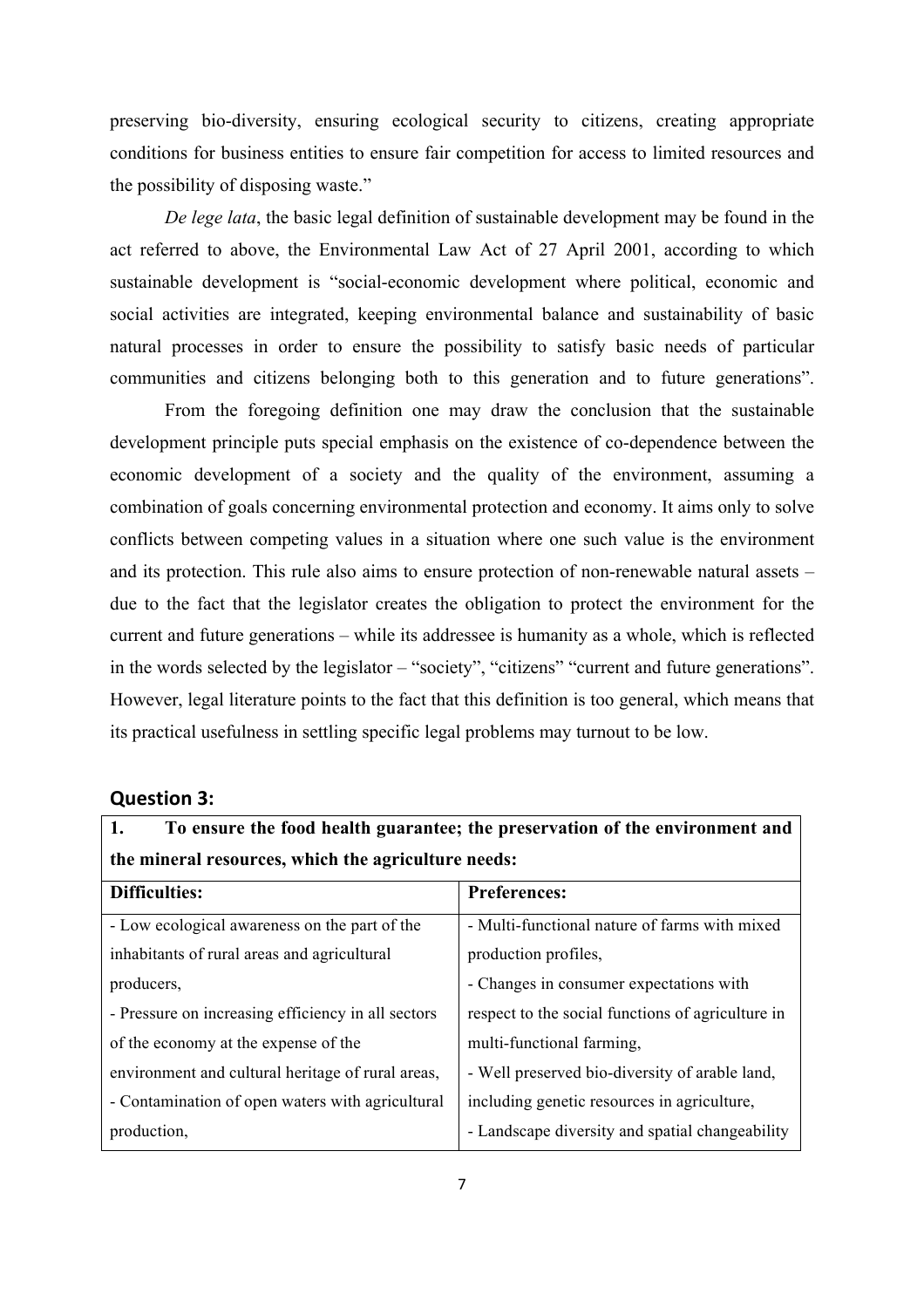| - Low level of local sanitary infrastructure. | of crops,                                      |  |
|-----------------------------------------------|------------------------------------------------|--|
|                                               | - Low intensification of agricultural          |  |
|                                               | production,                                    |  |
|                                               | - Diversified market offer of traditional and  |  |
|                                               | region al products,                            |  |
|                                               | - Increased importance of the non-production   |  |
|                                               | functions of agriculture,                      |  |
|                                               | - Development of instruments enabling          |  |
|                                               | adaptation to and mitigation of climate change |  |
|                                               | (increased innovativeness),                    |  |
|                                               | - Change of consumer expectations with         |  |
|                                               | respect to production methods towards          |  |
|                                               | extensive, environmental-friendly methods      |  |
|                                               | promoting animal welfare,                      |  |
|                                               | - Increasing demand for ecological food,       |  |
|                                               | - Development and dissemination of species of  |  |
|                                               | crops using the agro-meteorological potential  |  |
|                                               | of Poland without causing damage to the        |  |
|                                               | environment.                                   |  |

| To support the feasibility of the agricultural activities and improve the quality |
|-----------------------------------------------------------------------------------|
|                                                                                   |
| <b>Preferences:</b>                                                               |
| - Large internal market,                                                          |
| - Large resources of land, high production and                                    |
| competition potential ensuring independence in                                    |
| terms of raw materials and food,                                                  |
| High potential of the energy sector in                                            |
| agriculture,                                                                      |
| Comparative advantages in production                                              |
| sectors and directions characterised by high                                      |
| consumption of labour and land,                                                   |
| - Touristic and environmental qualities of rural                                  |
| landscape,                                                                        |
| - Experience in obtaining and using EU funds                                      |
|                                                                                   |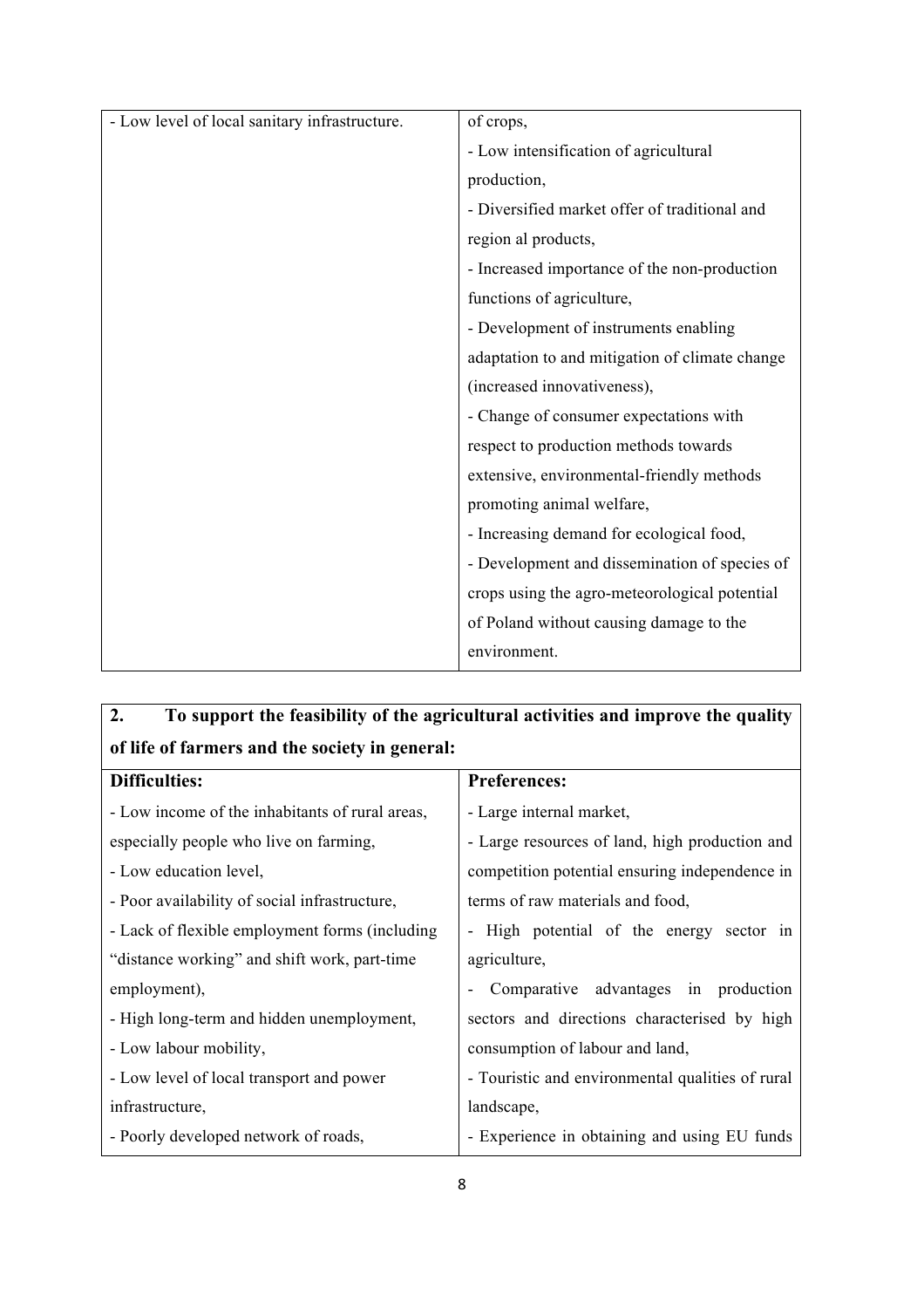| and IT infrastructure used on rural areas,<br>- Low activeness of farmers (especially the<br>young ones) towards the consolidation of<br>agricultural environment, | participation of the public in decision making.<br>Poland<br>has<br>legislation<br>special<br>governing the issue of access to information on<br>the natural environment, namely the Act on<br>Access to Information on the Environment<br>and its Protection, Public Participation in<br><b>Protection</b><br>Environmental<br>and |  |  |
|--------------------------------------------------------------------------------------------------------------------------------------------------------------------|-------------------------------------------------------------------------------------------------------------------------------------------------------------------------------------------------------------------------------------------------------------------------------------------------------------------------------------|--|--|
|                                                                                                                                                                    |                                                                                                                                                                                                                                                                                                                                     |  |  |
|                                                                                                                                                                    |                                                                                                                                                                                                                                                                                                                                     |  |  |
|                                                                                                                                                                    |                                                                                                                                                                                                                                                                                                                                     |  |  |
|                                                                                                                                                                    |                                                                                                                                                                                                                                                                                                                                     |  |  |
|                                                                                                                                                                    |                                                                                                                                                                                                                                                                                                                                     |  |  |
|                                                                                                                                                                    |                                                                                                                                                                                                                                                                                                                                     |  |  |
|                                                                                                                                                                    | - A broad range of tools aiming to ensure the                                                                                                                                                                                                                                                                                       |  |  |
| - Low level of national transport, power                                                                                                                           | availability of ICT solutions in agriculture,                                                                                                                                                                                                                                                                                       |  |  |
| - Low education level,                                                                                                                                             | - Gradual popularisation and increased price                                                                                                                                                                                                                                                                                        |  |  |
| <b>Difficulties:</b>                                                                                                                                               | <b>Preferences:</b>                                                                                                                                                                                                                                                                                                                 |  |  |
| Participation of the public in the adoption of resolution:<br>3.                                                                                                   |                                                                                                                                                                                                                                                                                                                                     |  |  |
|                                                                                                                                                                    | their price availability.                                                                                                                                                                                                                                                                                                           |  |  |
|                                                                                                                                                                    | of renewable energy sources and increasing                                                                                                                                                                                                                                                                                          |  |  |
|                                                                                                                                                                    | solutions in agriculture, including also the area                                                                                                                                                                                                                                                                                   |  |  |
|                                                                                                                                                                    | Gradual<br>dissemination<br>of<br>innovative                                                                                                                                                                                                                                                                                        |  |  |
|                                                                                                                                                                    | agricultural producers,                                                                                                                                                                                                                                                                                                             |  |  |
|                                                                                                                                                                    | Increased pace of creating groups of                                                                                                                                                                                                                                                                                                |  |  |
|                                                                                                                                                                    | third countries (increasing the sales markets),                                                                                                                                                                                                                                                                                     |  |  |
|                                                                                                                                                                    | - Increased promotion and export of food to                                                                                                                                                                                                                                                                                         |  |  |
|                                                                                                                                                                    | European Market,                                                                                                                                                                                                                                                                                                                    |  |  |
| consolidation of the farming environment.                                                                                                                          | - High demand for Polish food on the Uniform                                                                                                                                                                                                                                                                                        |  |  |
| farmers (especially young farmers) towards                                                                                                                         | functions of agriculture,                                                                                                                                                                                                                                                                                                           |  |  |
| in agricultural sector, including low activeness of                                                                                                                | - Increased importance of the non-production                                                                                                                                                                                                                                                                                        |  |  |
|                                                                                                                                                                    | supporting further development of agriculture.                                                                                                                                                                                                                                                                                      |  |  |

# **Question 4:**

Once Poland had joined the European Union (in 2004), both agriculture and rural areas become covered by a broad range of support instruments provided within the Common Agricultural Policy, Common Fisheries Policy, Cohesion Policy and other forms supporting sustainable development. At the same time, it should be emphasised that these instruments operate in a parallel way to the national measures, which play an extremely important role in shaping the quality of life in rural areas and the competitiveness of the agricultural-food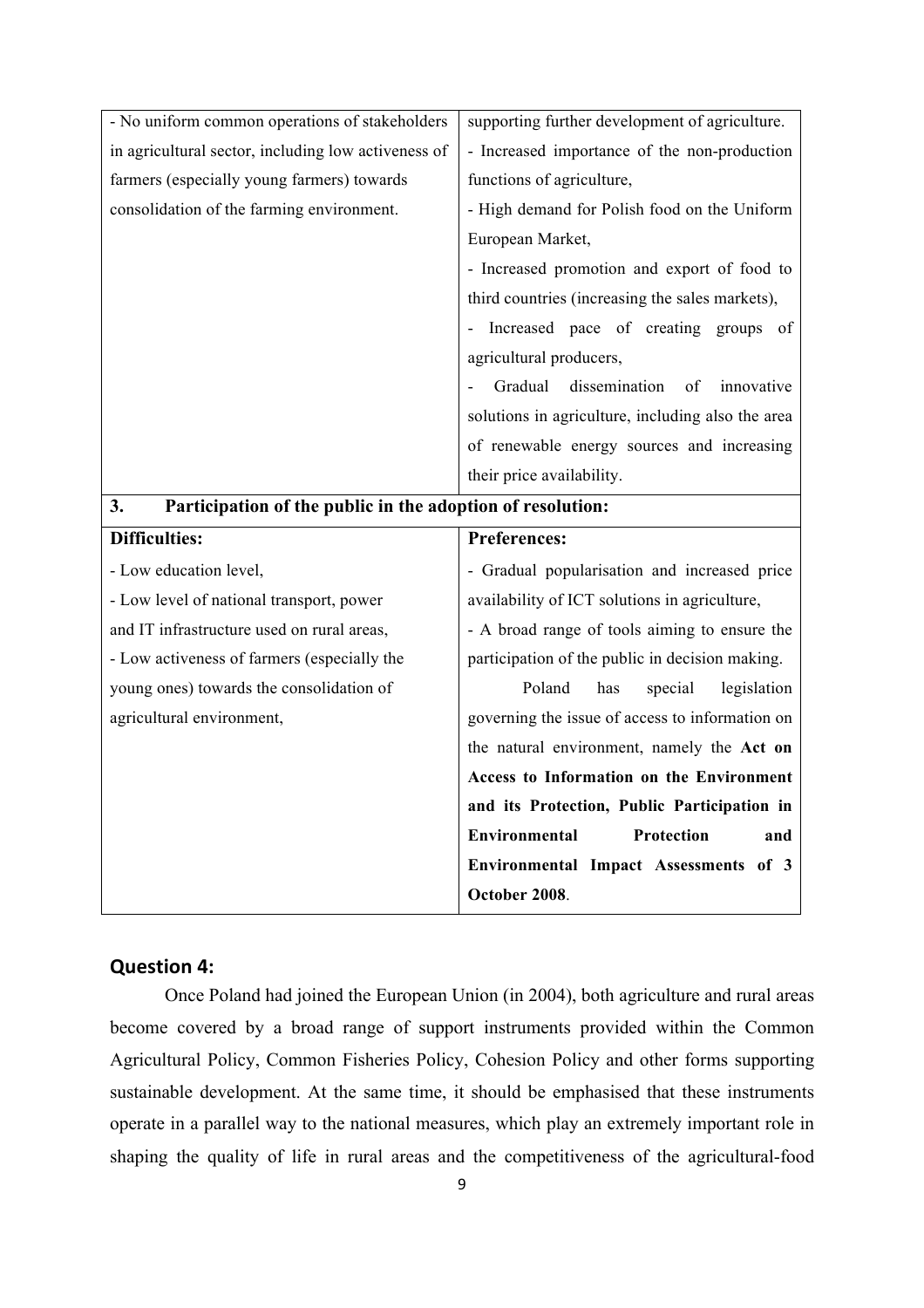sector. These measures have contributed to the great success of Polish agriculture in recent years, which has involved the improvement of results with respect to production volume, significant increase of export of agricultural and food products, as well as modernisation of agricultural production entities. Therefore, financial assistance has indeed turned out to be necessary for the development of Polish agriculture.

In the period 2002-2008, the Polish agricultural sector received more than EUR 10 billion from EU funds. Thanks to the Rural Development Programme (hereinafter "PROW") for the period 2007-2013 and direct payments until 2013, the level of EU support will increase by an additional EUR 25 billion. The inflow of EU funds to date has enforced, to some extent, the increase of national budget expenses for agriculture, agricultural markets and the development of rural areas, *inter alia* due to the co-financing requirements stipulated by certain EU programmes. In the period 2003-2009, the amount of national support increased more than five-fold (from PLN 3.1 billion in 2003 to more than PLN 16.8 billion in 2009).

The activities supporting the development of agriculture and rural areas taken up in the period 2004-2008 within the Common Agricultural Policy resulted from the Rural Development Programme for the period 2004-2006 (PROW 2004-2006), co-financed with the European Agricultural Guidance and Guarantee Fund (Guarantee Section). Meanwhile, support for agriculture and rural areas within the cohesion policy in this period came from the following programmes: the Sectoral Operational Programme "Restructuring and modernisation of the food sector and the development of rural areas (SPO "Restructuring..."), co-financed with the European Agricultural Guidance and Guarantee Fund (Guidance Section) and the Integrated Operational Programme for Regional Development (ZPORR) cofinanced by the European Regional Development Fund and European Social Fund.

Among the programmes implemented with the use of EU funds supporting the development of agriculture and rural areas in the period 2004-2008, the programme with the biggest budget (PLN 13.7 billion) was PROW 2004-2006. It had two strategic goals: to improve the competitiveness of the agricultural-food economy (the amount of PLN 3.42 billion was allocated to this purpose) and sustainable development of rural areas (PLN 7.35 billion). According to expert opinions, PROW 2004-2006 attained its strategic goals to a significant extent, thereby positively influencing the economic development of the state.

As in the case of PROW 2004-2006, the Sectoral Operational Programme "Restructuring and modernisation of the food sector and the development of rural areas" used more than 99.9% of funds available. In all, more than 50,000 investment projects were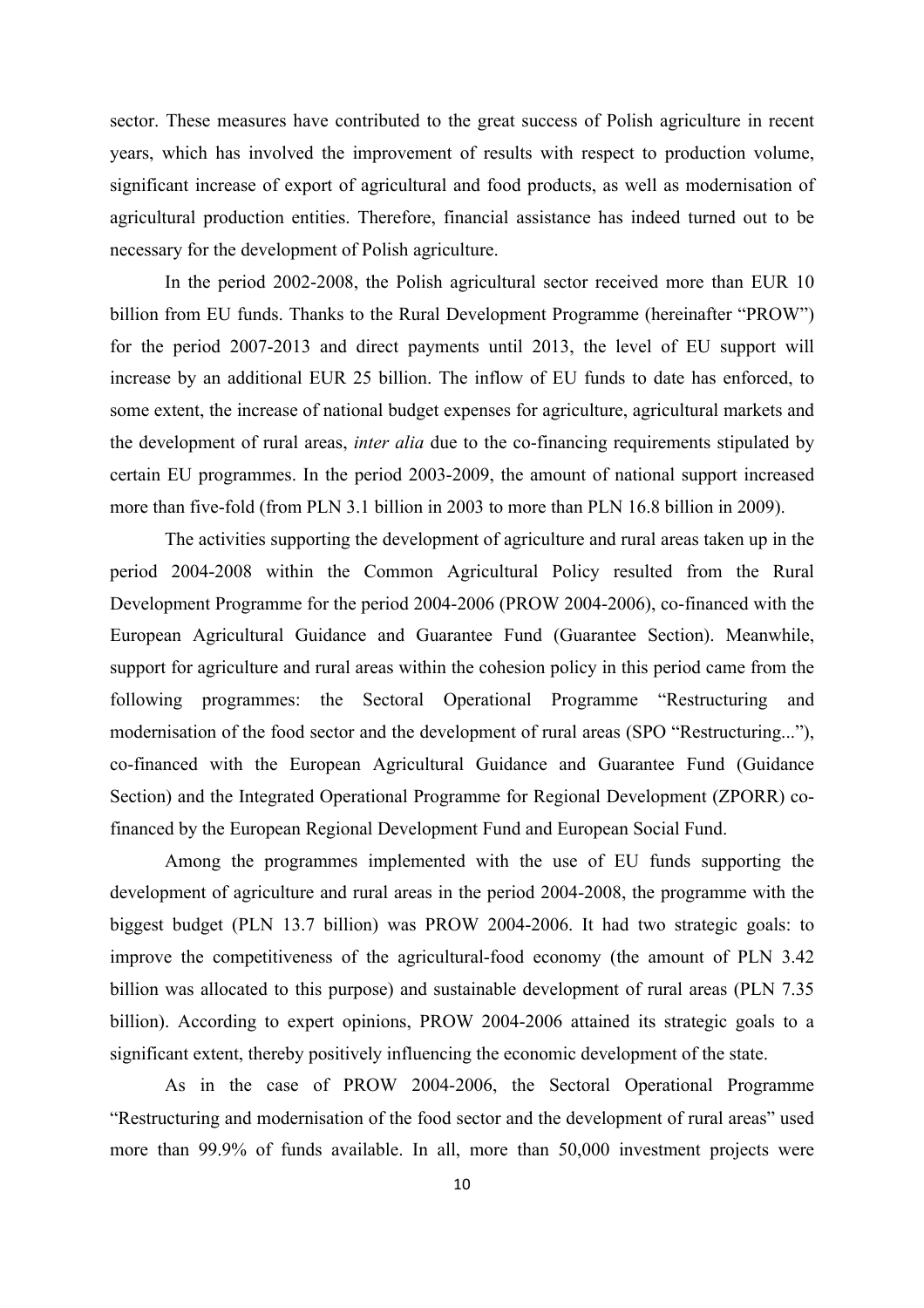implemented within the programme. The main effect of the Programme was the modernisation of processing plants and the increase of their competitiveness on the European market by the raising of investment expenditures in agriculture, and the increased competitiveness of Polish farms. The amount of PLN 0.48 billion was allocated to the "sustainable development of rural areas" goal within this Programme.

In the period 2007-2013, the policy of sustainable development of rural areas was implemented through the 2nd pillar of Common Agricultural Policy and horizontal objective No. 6 of the National Strategic Framework "Equalisation of development opportunities and supporting structural changes on rural areas" within the cohesion policy. The new EU policy, with respect to the sustainable development of rural areas, involves the continuation of the programme concepts supporting rural areas. The implementation of PROW 2007-2013 enables continuation of the process of modernisation and development of the Polish agricultural and food sector and the countryside, while some of the measures stipulated by the Programme are follow-ups to the instruments implemented in the period 2004-2006. The Programme, currently under implementation, accelerates modernisation of farms, extension of rural infrastructure, improvement of the quality of life in the countryside, protection of natural environment and modernisation of food processing in Poland

| Specification                               | <b>EFFROW</b> | State budget | Total             |
|---------------------------------------------|---------------|--------------|-------------------|
| Axis $1$ – Improvement of competitiveness   | EUR 5.4 bn    | $EUR$ 1.8 bn | $7.2 \text{ bn}$  |
| of the agricultural and forestry sectors    |               |              |                   |
| Axis 2 – Improvement of natural environment | $EUR$ 4.4 bn  | EUR 1.1 bn   | 5.5 bn            |
| and rural areas                             |               |              |                   |
| Axis $3$ – Quality of life on rural areas   | EUR 2.6 bn    | $EUR$ 0.9 bn | $3.4 \text{ bn}$  |
| and diversification of rural economy        |               |              |                   |
| Axis 4 - LEADER                             | $EUR$ 0.6 bn  | $EUR$ 0.2 bn | 0.8 <sub>bn</sub> |
| Technical assistance                        | $EUR$ 0.2 bn  | $EUR$ 0.1 bn | $0.3 \text{ bn}$  |
| Total                                       | EUR 13.2 bn   | EUR $4.0$ bn | $17.2 \text{ bn}$ |

The activities contributing to the development of rural areas within the scope of cohesion policy are implemented via operational programmes (16 Regional Operational Programmes and the following nationwide programmes: Infrastructure and Environment Operational Programme (POIŚ), Innovative Economy Operational Programme (POIG), the Development of Eastern Poland Operational Programme (PORPW), and the Human Capital Operational Programme (POKL), with a total budget of EUR 85.6 billion. Main areas of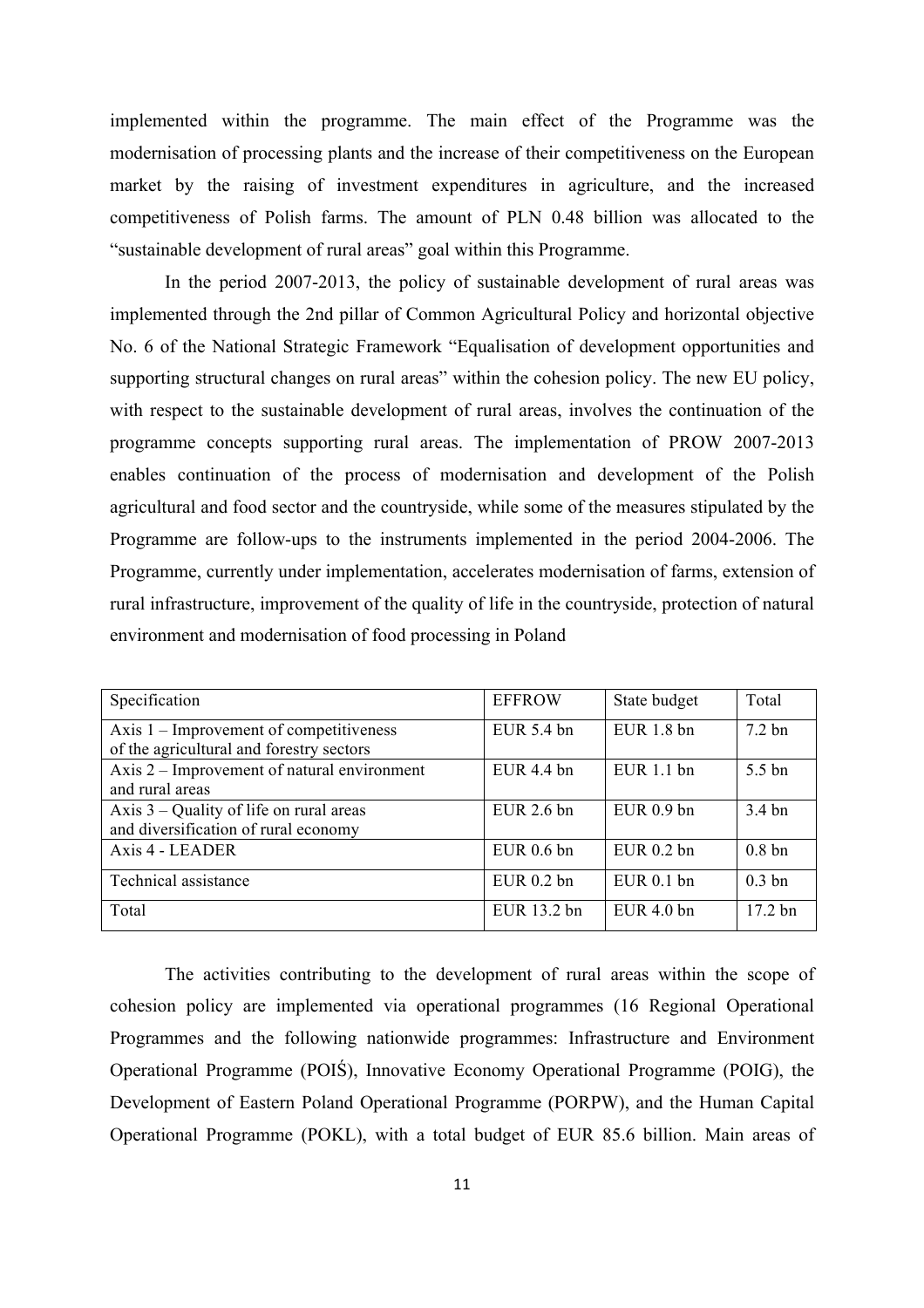support for rural areas through the cohesion policy include: ensuring access to basic services, improvement of the availability of main European networks; supporting the endogenous potential of rural areas; supporting integrated approach to tourism, ensuring access to IT infrastructure.

Moreover, there is no doubt that direct payments play the biggest role in providing financial support for the agriculture and rural areas after the accession to the European Union. On average more than 1.4 million of farmers benefit from this instrument every year. The Single Area Payment Scheme (SAPS) introduced in Poland, which involves direct relation between the value of payments and the surface of land (maintained in good agricultural condition) has become, on one hand, an impulse to use the arable land resources, and on the other hand, has contributed to the increase of its value. Currently it is believed that the main function of direct payments is supporting farmers' income. Thereby the payments contribute to the attainment of one of the goals of sustainable development of agriculture, namely ensuring decent conditions of life for the rural population.

Making the payment dependent on meeting the cross-compliance requirements plays a positive role in the attainment of sustainable development goals. Undoubtedly, it has resulted in increasing the awareness of farmers as to the impact of their activity on the environment and has encouraged them to undertake specific actions aimed at environmental protection. Compliance with the requirements with respect to the environmental protection, animal hygiene and welfare, has also become one of the basic criteria of awarding support within the Rural Development Programme 2007-2013. In fact, this is articulated at the level of all legal acts (regulations of the Minister of Agriculture and Rural Development) governing particular measures of the Programme. This phenomenon should be considered positive, especially in view of the fact that the control procedure concerning this criterion is more and more effective, as a result of which this principle of conditionality has a practical, and not purely axiological meaning.

Poland has introduced extensive legal regulations concerning professional formation of farmers and the use of consulting services for farmers, along with allocating significant funds for these purposes, primarily under the Rural Development Programme 2007-2013. The basic beneficiaries of the programme are "farmers" – i.e. entities who have received a final decision awarding a direct payment, running farming activity with respect to plant or plant and animal production, who have concluded a contract with an authorised consulting entity for provision of a comprehensive service of farm assessment with respect to the cross-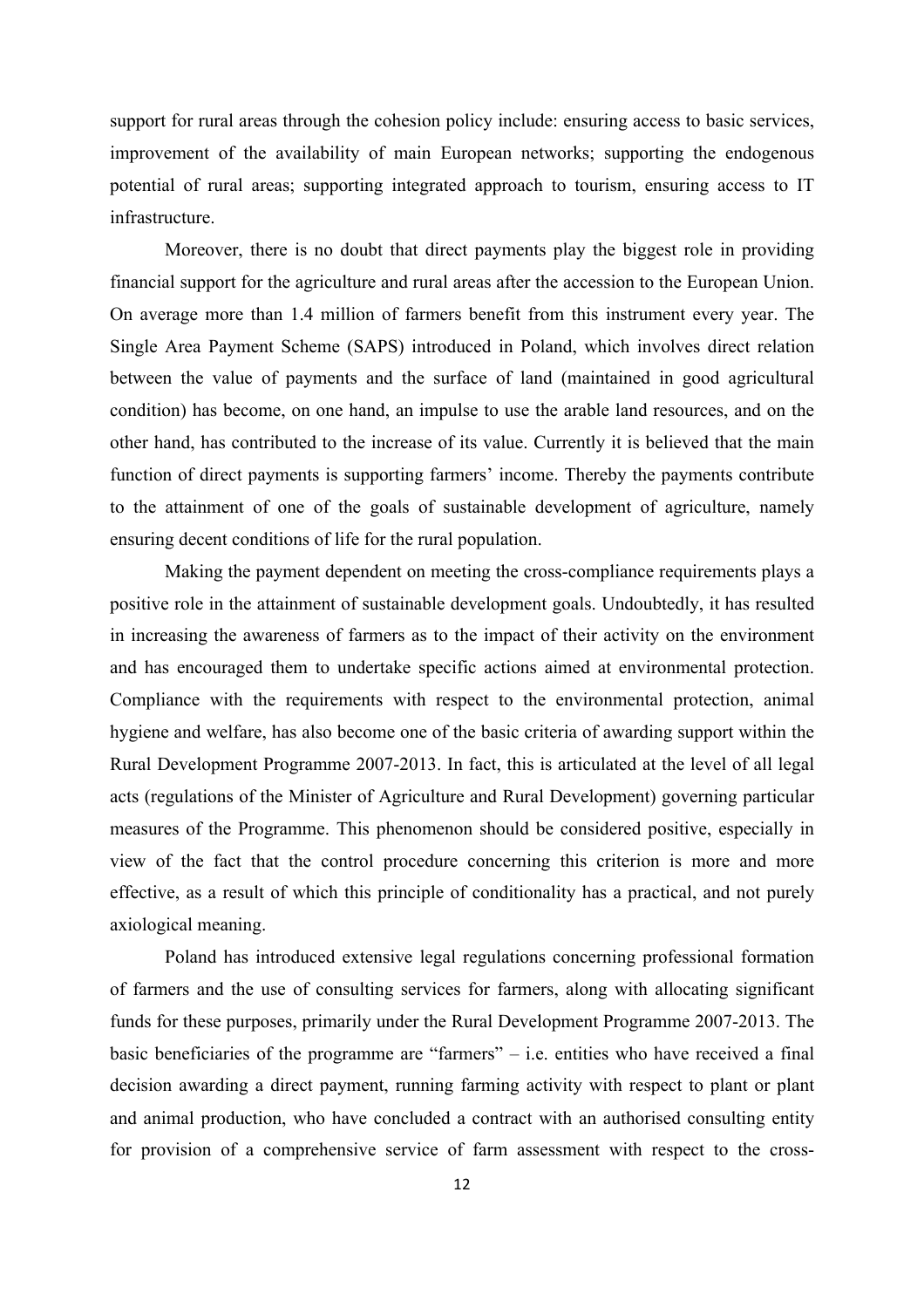compliance requirements, or who have concluded a contract for provision of consulting services. In this case the support involves covering 80% of the incurred and documented costs of consulting services (regulation of the Minister of Agriculture of 17 April 2008 on detailed conditions and procedure for awarding financial assistance within the measure "The use of consulting services by farmers and forest owners").

Moreover, pursuant to the regulation of the Minister of Agriculture of 17 April 2008 on detailed conditions and procedures for awarding financial assistance within the measure "the use of consulting services by farmers and forest owners", special assistance is granted to institutions or public and private entities running training activity in Poland with the aim of improving the level of knowledge and professional qualifications of persons employed in the agricultural sector. One should also note that in the course of examination of applications for assistance within the measure specified above, priority is given to training which pertains to: minimum cross-compliance requirements for farms, dissemination of modern technology, dissemination of pro-ecological methods of food production, and in particular integrated agricultural production and ecological farming, dissemination of quality standards in agricultural and forest production, improvement of production quality and hygiene, environmental protection on farms, with particular emphasis on farms located in Particularly Vulnerable Areas. The assistance involves reimbursement of documented costs incurred in connection with training, or surcharges for operating costs (electricity, heating, telephones, faxes, the use of computers, etc).

### **Question 5:**

As emphasised in the State ecological policy for the period 2009-2010, an aware, active society is the foundation of a democratic system. This pertains to the operations of the state as a whole, i.e. also to environmental protection. In this respect, aware social communities undertake numerous local pro-ecological actions and perform social control of operations of enterprises and institutions. In order to perform this role effectively, it is essential to provide them with access to information on the environment and its protection and on the activities of institutions with respect to the environmental protection sector. In Poland, access to information on the environment is guaranteed by the act of 3 October 2008 **on access to information on the environment and its protection, public participation in the environmental protection and environmental impact assessments**, which is a transposition of the directive of the European Parliament and the Council 2003/4/EC of 28 January 2003 on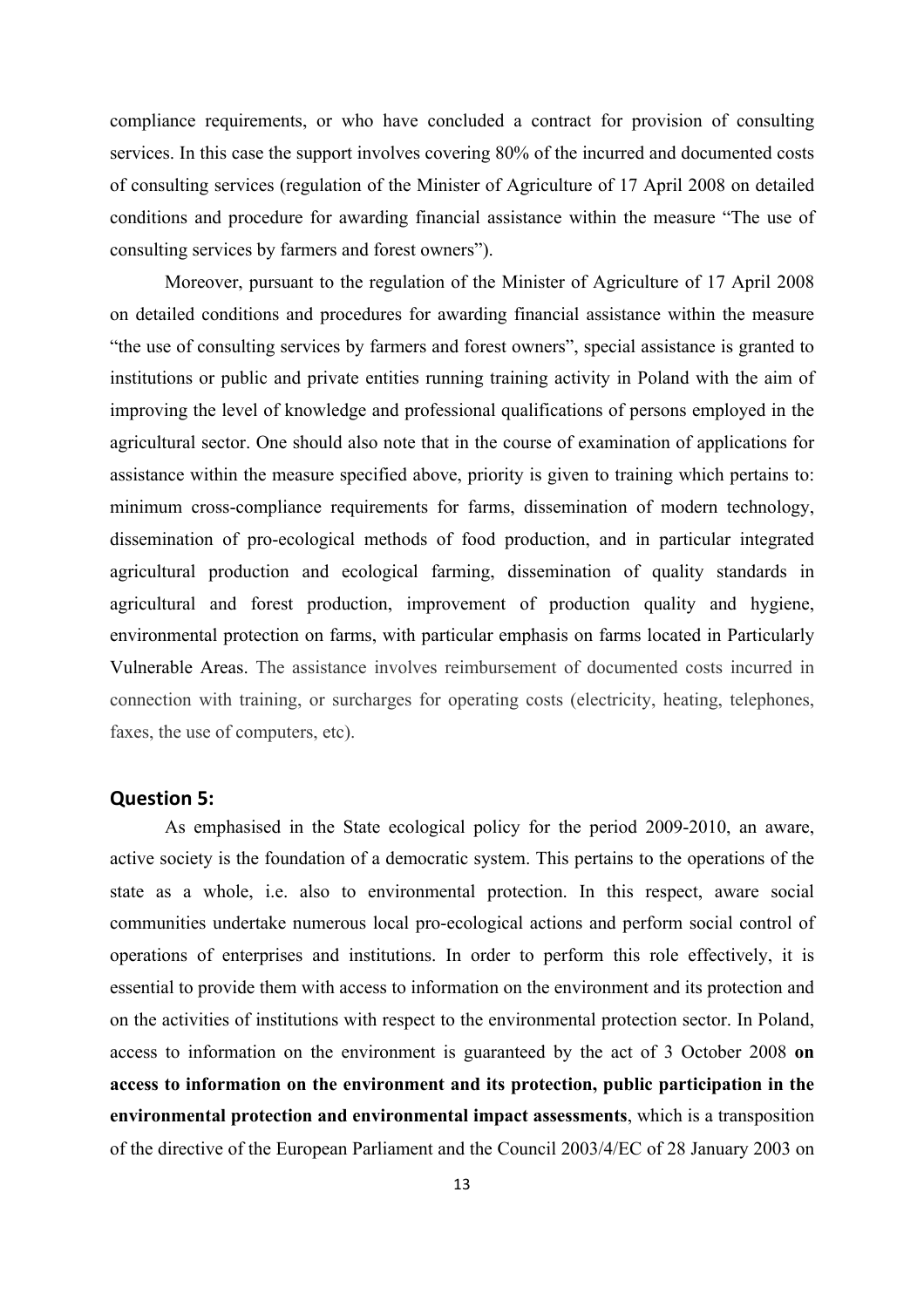public access to information on the environment. Pursuant to Article 8 of this act, administrative authorities have a general obligation to provide anyone – upon written request – with information on the environment and its protection which is in their possession or is addressed to them. The act also specifies the premises for the refusal to provide such information, with the reservation that the refusal must be made in the form of a formal decision. Therefore, this provision ensures control of the authorities with respect to the performance of their information-related duties, both during administrative and courtadministrative proceedings. What is more, the publication of information on the environment in publicly accessible electronic documents made available on the Public Information Bulletin website also plays an important role in dissemination of information on the environment.

The act of 3 October 2008 specified above also contains vast regulations concerning public participation in environmental protection, which are a transposition of the directive of the European Parliament and the Council 2003/35/EC of 26 May 2003 implementing basic assumptions of the Aarhus Convention, which came into effect in Poland on 30 October 2001. The act specified above guaranteed public participation in the making of individual administrative decisions and in preparation of strategic documents drafts (information duties of the authorities issuing decisions or drafting documents, the possibility to submit comments and motions). A separate regulation pertains to the rights of ecological organisations (the possibility to participate in the proceedings requiring public participation as a party, the right to appeal against a decision requiring public participation, even if the appealing organisation did not participate in the proceedings).

To sum up, it should be emphasised that currently binding provisions of law guarantee public participation including, in particular, participation of ecological organisations in proceedings concerning environmental protection, issuing of opinions concerning drafts of legal acts, as well as projects financed with public funds including, in particular, EU funds. Generally, this law is observed in Poland, especially following the changes introduced in 2008 as a consequence of the fact that Poland allowed the charges of the European Commission raised in a substantiated opinion issued within the infringement procedure No. 2006/2281. Nonetheless, rich judicial practice shows that there are still numerous conflicts between the clerks and the public in this respect, and therefore the cooperation between the two stakeholders is not always correct. As a consequence, one should emphasise the increasing ecological awareness of the public, aiming to organise local campaigns promoting environmental protection and participation in legal procedures and controls pertaining to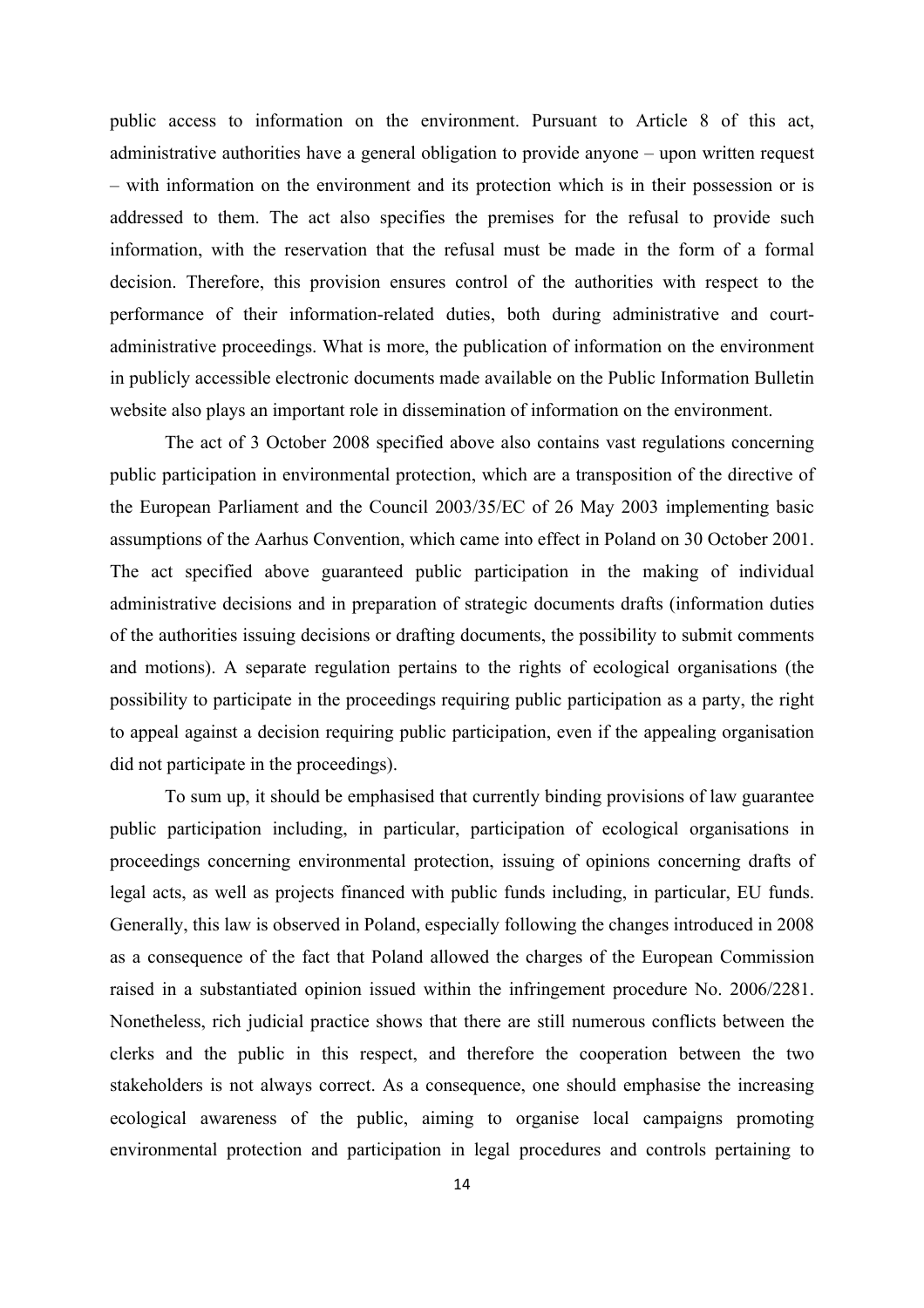environmental protection. This goal may be attained, provided that all the public institutions perfect their methods of making their information on the environment and its protection available, provided also that ecological projects implemented by NGOs receive adequate financial support and on condition of ensuring the participation of non-governmental ecological organisations in all bodies which make decisions concerning environmental protection.

### **Question 6:**

The rule of close integration of ecological issues with political, economic and social activities is an inherent element of the definition of sustainable development, included in Article 3.50 of the Environmental Protection Law Act quoted above. A key tool of this integration, and thereby the manifestation of sustainable development, is the strategic environmental impact assessment. The basis for performance of such assessments in Poland are the provisions of the act of 3 October 2008 on access to information on the environment and its protection, public participation in environmental protection and environmental impact assessments, already quoted above, which is a transposition of the directive of the European Parliament and the Council 2001/42/EC of the European Parliament and the Council of 27 June 2001 on the environmental impact assessment of certain plans and programmes. This act regulates, in a comprehensive way, the issues related to the possible environmental impact of a specific investment. The aim of the strategic environmental impact assessment is to ensure a high level of environmental protection and ensure that environmental factors are taken into account in the course of drafting and adopting plans and programmes in order to support sustainable development. This procedure consists in the assessment of environmental effects of the suggested goals and measures and the examination of alternative implementation scenarios, thereby creating a strategic document involving vast social groups. The scope of entities obliged to carry out the proceedings on strategic environmental impact assessment has been specified in Article 46 of the Act. Pursuant to this provision, the strategic environmental impact assessment must be prepared for the following projects:

- 1) Concepts for spatial development of the country, studies of spatial development conditions and directions of a commune, spatial development plans and regional development strategies;
- 2) Policies, strategies, plans or programmes in the area of industry, energy, transport, telecommunications, water management, waste management, forestry agriculture, fishery,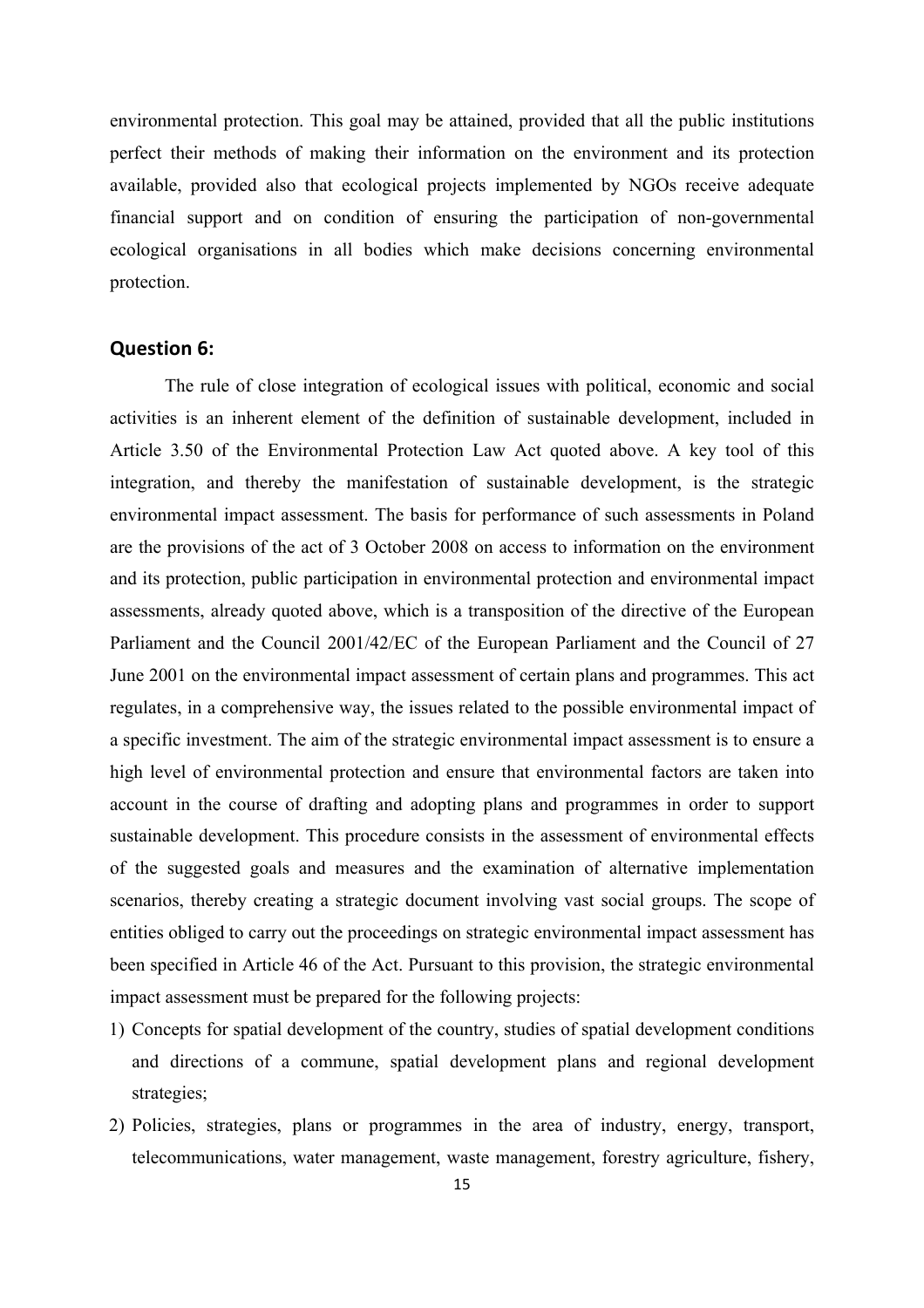tourism and the use of land, drafted or adopted by administrative authorities and serving as frameworks for further implementation of investments with potential significant environmental impact;

3) Policies, strategies, plans or programmes other than listed above, if their implementation may have a significant impact on Natura 2000 areas and if they are not directly related to the protection of Natura 2000 areas or do not result from such protection.

One should emphasise that the requirement of proceedings on environmental impact assessments concerning both individual investment and drafts of plans, policies, strategies, is a manifestation of the implementation of the basic rules of environmental protection, i.e. the rule of sustainable development and planning. Meanwhile, a basic element of the strategic environmental impact assessment procedure is preparation of an environmental impact forecast.

Polish law includes extensive regulations concerning liability for environmental damage. Traditionally, according to the act referred to above – the Environmental Protection Act, two types of such liability are distinguished: administrative and civil law ones. Insofar as the former type of liability is concerned, special duties have been assigned to the State Inspectorate for Environmental Protection, which is responsible for controlling entrepreneurs and notifying state or local administration authorities about all violations of the law causing a threat to the environment and damages, or the threat of such damages. In specified cases the relevant authorities are obliged, depending on the situation, to issue an order to restore the previous condition of the environment, discontinue the usage, withdraw a usage permit or order payment of a specified amount of money if natural restitution is no longer possible.

The perpetrator also bears civil law liability for damage to the environment, which belongs to the competence of common courts. Generally, these issues are governed by the Civil Code, unless the Environmental Protection Law includes specific provisions.

The system of liability for damages to the environment was modified and extended in 2007 by the act of 13 April 2007 on preventing and remedying damage to the environment, which implemented to the Polish law system the directive 2004/35/EC of the European Parliament and the Council of 21 April 2004 on environmental liability with regard to the prevention and remedying of environmental damage. The basic declared aim of the transposition of directive 2004/35/EC to the Polish legal system was to ensure the actual implementation of the rule "the pollutant pays", as well as to remove barriers in the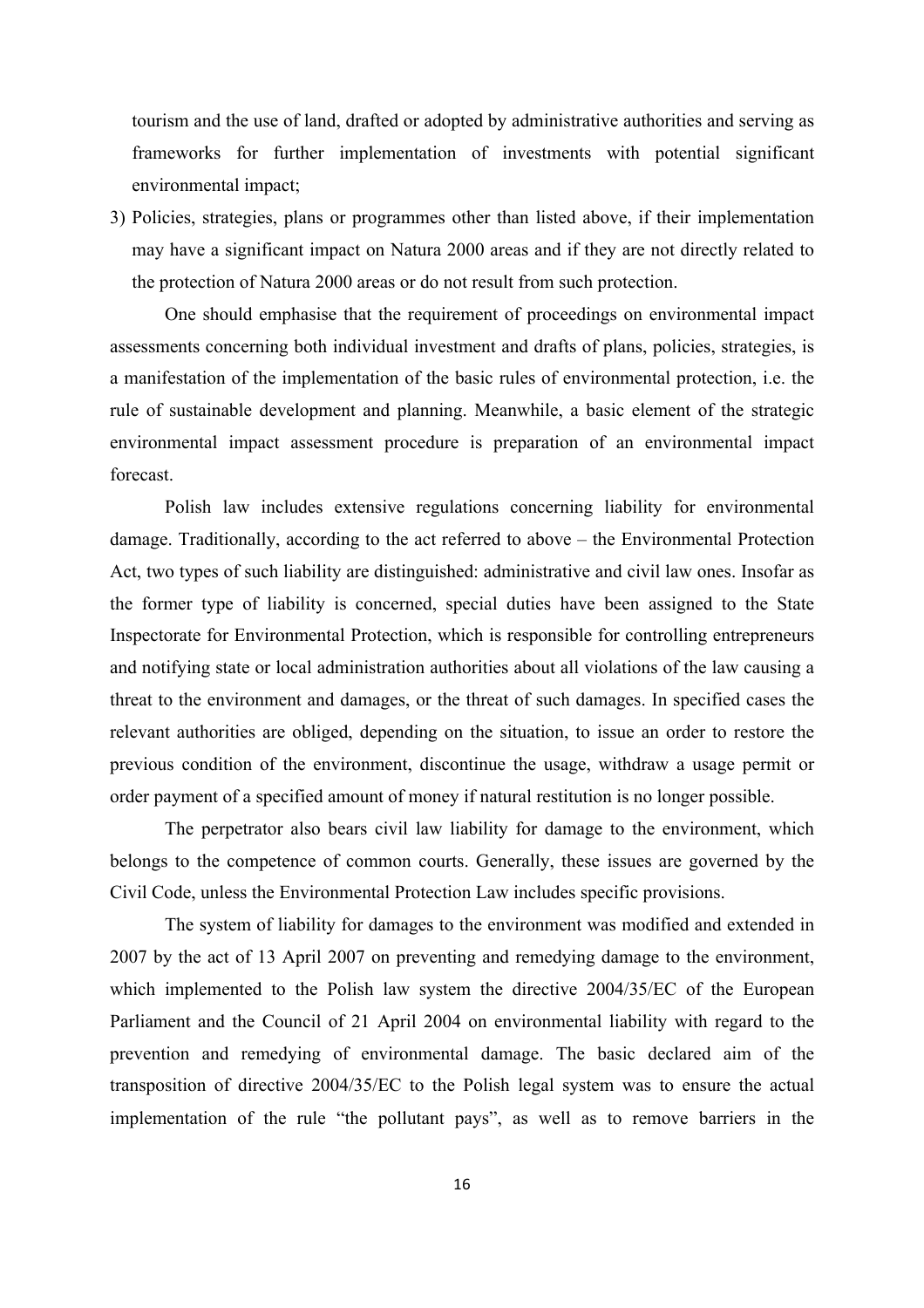competitiveness of entrepreneurs operating in various states of the Community, whose activity may become the source of direct threat of damage or damage to the environment.

The act specified above imposes two types of obligations on the "entities using the environment", i.e. entrepreneurs running business which generates a threat of environmental damage. On one hand, in case of the direct threat of environmental damage, they are obliged to take up immediate preventive measures aiming to prevent or reduce the damage, especially to eliminate or limit emissions (preventive measures). On the other hand, in the case of environmental damage, entities using the environment are obliged to take up measures to limit the environmental damage, prevent subsequent damage and negative impact on human health, and to take up so-called remedial measures, i.e. all activities aimed at repairing or substituting in a sustainable way those natural elements or their functions which have been damaged, in particular to cleanse soil and water, restore the natural landscape, forestation, clusters of trees or other plants, reintroduce damaged species, etc (repressive measures). Should such entities using the environment fail to take up preventive and remedial measures, the regional director for environmental protection, as the authority competent in issues of environmental protection, imposes the obligation to carry out such measures on relevant entities. The costs of such measures are borne each time by the entities using the environment.

Reinforcement of the rule "the polluter pays" in Polish law should be regarded as positive. Nonetheless, in the nearest future the legislator's attention should focus on the development of a preventive system aiming to prevent damages to the environment and signalling the possibility of such future damage. One should also create a database on environmental damage and remedial solutions and put emphasis on training concerning the perpetrator's liability for environmental damage for the employees of administration, courts and entrepreneurs.

### **Question 7**

**1.** One of the basic tools enabling practical implementation of the sustainable development principle in its environmental aspect is **water protection** and **rational management of water resources**. This tool is of special importance in Poland, where the water resources are scarce. Consequently, water is the main factor limiting agricultural production, since agriculture is the sector with the highest water consumption (arable lands need on average as much 65 bn of cubic meters of water, which means that food production is a very water-consuming industry). This data shows that rational management of water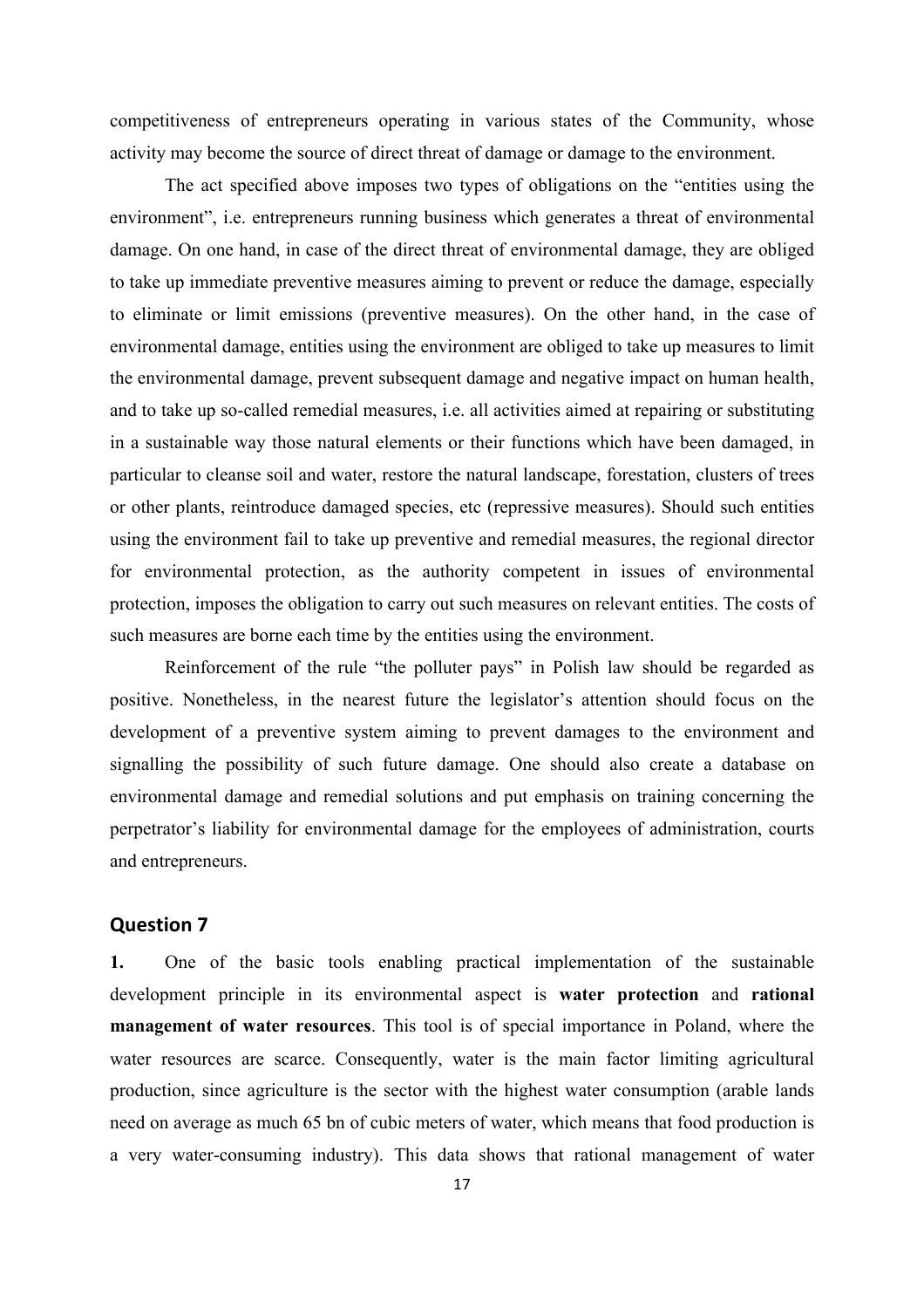resources should be one of the most important Polish national priorities, especially in view of the forecasted increase of water deficits on the area of Poland as a result of the climate change.

Meanwhile, as until today **water management** has not been considered a priority, which has been manifested by a significant deficit in financing measures aimed to rationalise the use of water resources. Consequently, works on rationalising water management have been carried out for several years. In 2005, the Council of Ministers adopted a Water Management Strategy, which had to be amended due to non-compliance with the EU regulations. The EU Water Directive has been implemented into Polish legislation mostly by the Water Law Act of 18 July 2001. However, the rationalisation of management of the surface and underground water resources in order to protect the national economy against water deficits, prevent flooding effects and maximise savings of water resources for industrial and consumption purposes still remain crucial challenges Polish authorities have to face. In this respect also the provisions of PROW 2007-2013 are important, since they stipulate support for improvement and development of infrastructure related to the development of agriculture by managing agricultural water resources. This measure provides support for projects concerning specific and basic land melioration.

Apart from rational management of water resources, sustainable agriculture requires sufficiently high degree of **protection of waters** used for agricultural production against pollution, especially in view of the fact that the condition of waters in Poland is still far from satisfactory, mostly due to the presence of nitrogen and phosphorus compounds and bacteriological pollution. The compliance with the requirements of the Water Framework Directive remains the biggest challenge for Poland in this respect. According to the directive, good chemical and ecological condition of surface waters and good chemical and quantitative condition of underground waters should have been achieved by the end of 2015. One should emphasise that current development of the waste water treatment methods and the availability of relevant equipment mean that this problem may be solved on a local scale on condition of the development of a correct action plan with respect to the water and sewage management and its consistent implementation by local governments, in compliance with the obligations arising of the Environmental Protection Law Act and the Water Law Act. The involvement of the inhabitants of rural areas in the implementation of such investments also plays a crucial role in the process.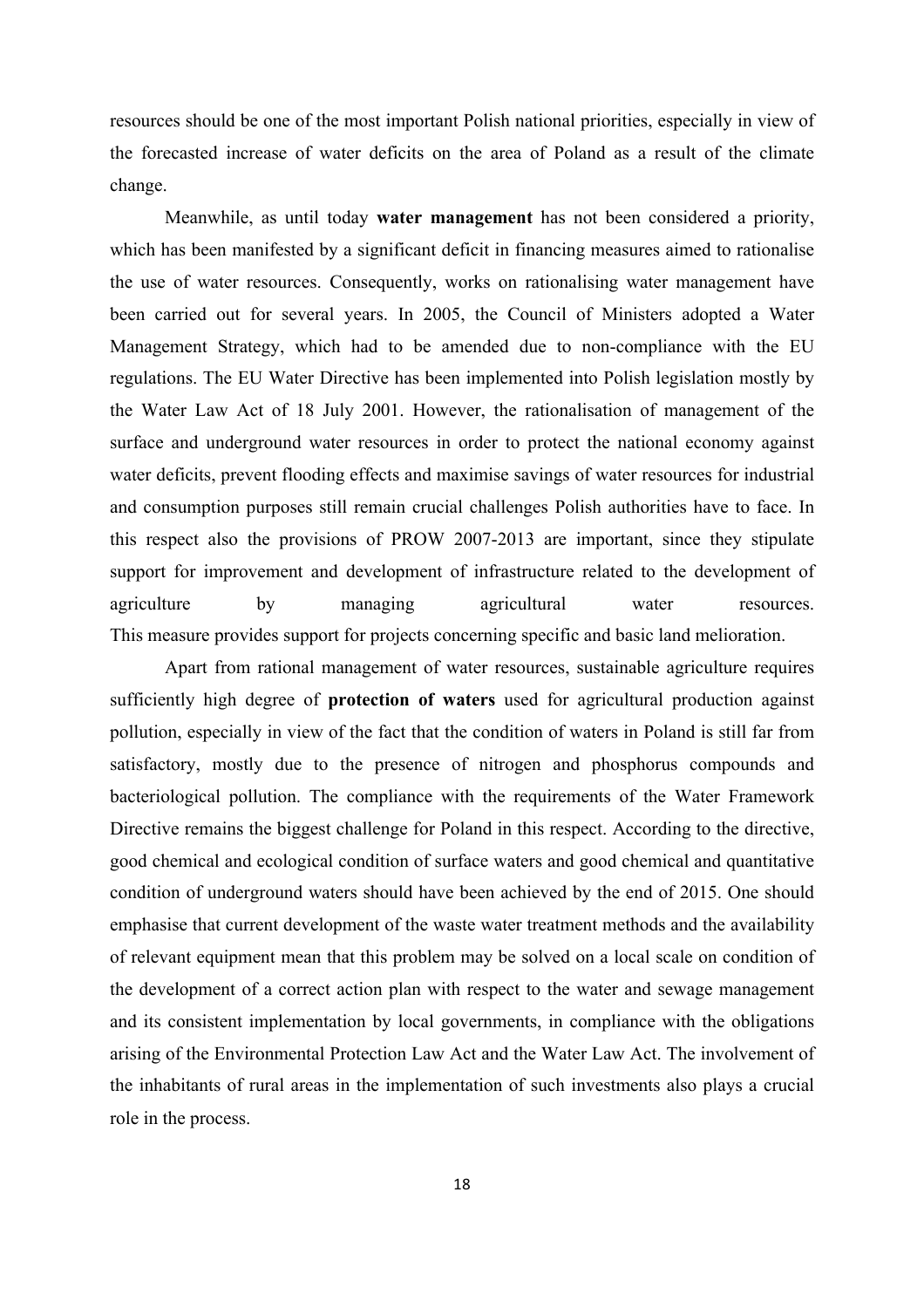Moreover, the Water Law Act introduces an obligation to manage farming production in a way which limits and prevents the contamination of waters with nitrogen compounds from agricultural sources. The Code of Good Farming Practices developed by competent scientific entities pursuant to relevant provisions of law and approved by the Ministers of Agriculture and Environment contributes to achieving the goal of compliance with these requirements. The Water Law Act provisions and relevant executive documents have been also used to determine areas which are particularly vulnerable to contamination with nitrogen compounds from farming sources and to develop action plans for such lands. Currently the total surface of such areas is approx. 7,760 sq.km, which accounts for 2.48% of the area of Poland. For an average farmer whose farm is located on such particularly vulnerable lands, it means the necessity to adjust the farming methods to comply with the action plan. Farming production should take place in a way which limits and prevents the contamination of waters with such compounds. The preparation of a nitrogen balance and a fertilisation plan is required for such farms. A farmer is obliged to keep a register of all used fertilizers and must make it available to relevant control authorities at their request. Moreover, the farmer must comply with the rules specified in the code of good farming practice.

**2.** Also the soil protection plays an important role in the strategy of sustainable development of the Polish agriculture, especially in view of the fact that arable lands account for 2/3 of the surface of the country, which gives Poland the third place in the EU from the perspective of arable surface. However, more than 1/3 of all arable lands are classified as having the poorest quality. Moreover, soils in Poland are heavily acidic, prone to wind and water erosion and subjected to man-made degradation (bad farming practices resulting from insufficient farmer education, harmful impact of pollution emissions from industrial plants and allocation of farming land for construction and infrastructural investments). Consequently, the protection of lands used for farming purposes in Poland primarily takes the form of dissemination of good farming and forestry practices compliant with the sustainable development principles, preventing man-made degradation of arable lands, increasing the extent of reclamation of degraded and damaged soils thereby restoring their faming value by financial support with the use of ecological funds and promotion of ecological and integrated farming.

**3.** The geographical location of Poland at the meeting point of the oceanic and continental climates contributes to the relatively high **bio-diversity** in comparison to other European countries.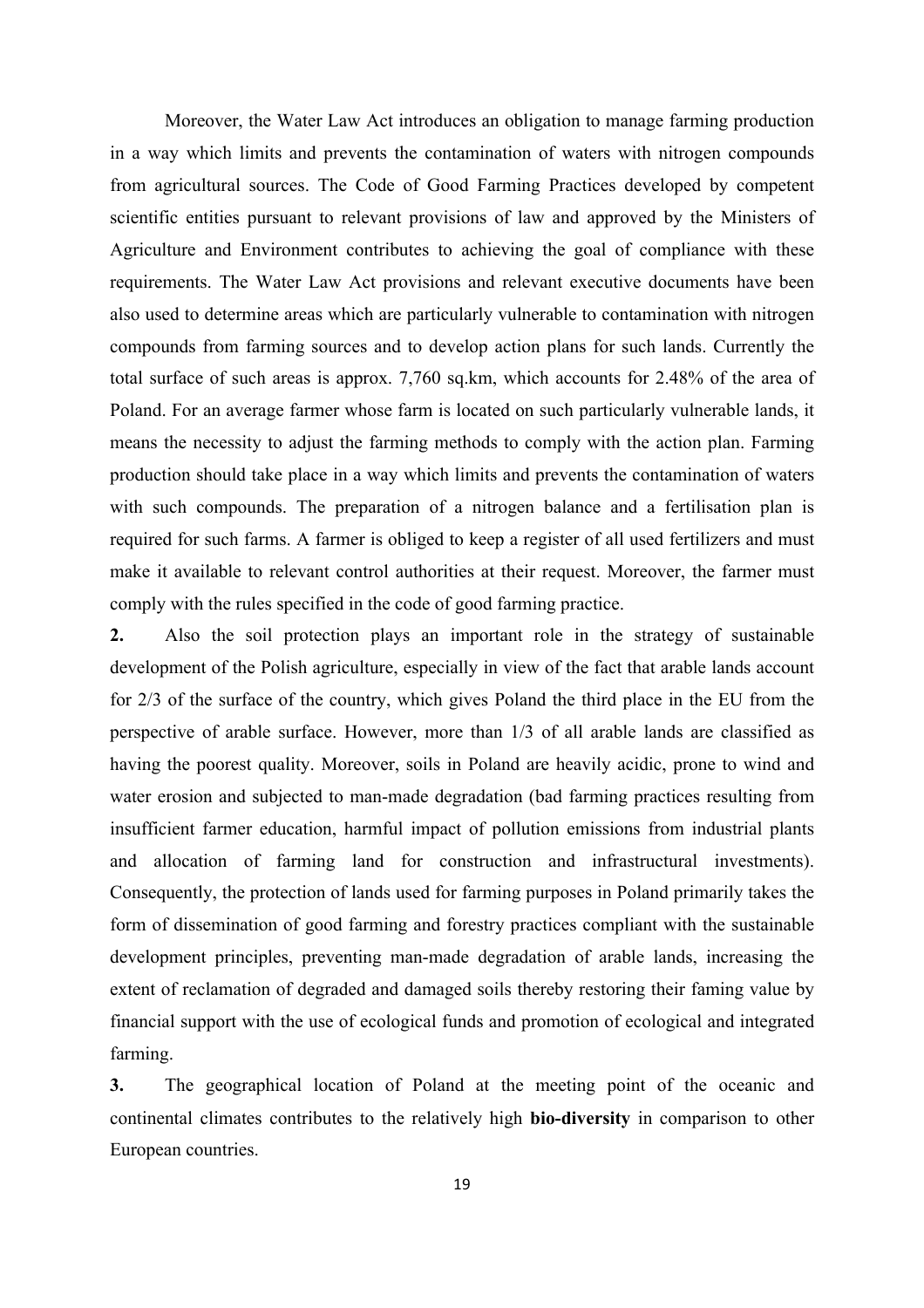Currently, the country area is covered by various forms of conservation of the most precious natural features (23 national parts and 1,400 reserves accounting for 1.5% of the country's surface; 120 landscape parks accounting for 8% of the surface). This system is combined with the European Natura 2000 areas network, which includes special bird protection areas and special habitat protection areas. Presently Natura 2000 areas account for approx. 18% of the country's surface. Another important measure is the count of bio-diversity resources deserving legal protection, which currently pending countrywide for the purposes of future evaluation. Various activities timing to preserve the bio-diversity of Polish rural areas are financed also within the mechanism "Supporting investments relating to rural environment and improvement of animal welfare" stipulated by PROW 2007-2013. The support is facilitated by prioritizing the development of action strategies for these of the Natura 2000 areas which are used for farming purposes, in order to reconcile the interest of agricultural producers with the protection of the environment. On the basis of this measure, financing is also provided to the investments supporting bio-diversity on farming lands which aim to: preserve the bio-diversity of habitats (especially the habitats of rare and endangered species), maintain the extensive use of as large surface of meadows and pastures as possible, protect and perform re-naturalisation of eco-systems on damp areas, introduce multi-species tree and bush clusters to the farming landscape, protect soils against erosion, increase the forested area, preserve local, traditional species of farming crops and farming animals, as well as to develop ecological farming.

**4.** Landscape protection, including the protection of rural landscape, has been pursued in Poland using the tools of spatial planning and land management with reference to rural areas, which, as a rule, should take into account the spatial order and sustainable development concepts. Unfortunately, the spatial planning process in Poland still does not work the way it should. Despite the binding provisions of the Planning and Spatial Development Act and the acts specifying the competence of local governments of all levels in this respect, a significant portion of the country's area is not covered with relevant local spatial development plans. As a result, many of the issued location and business decisions do not comply with the requirements of preserving spatial order and the environmental protection rules. Consequently, according to the views expressed in the literature, it is necessary to restore the proper role of spatial planning on the area of the entire country, including in particular local spatial development plans which could ensure the preservation of unique forms of farming landscape.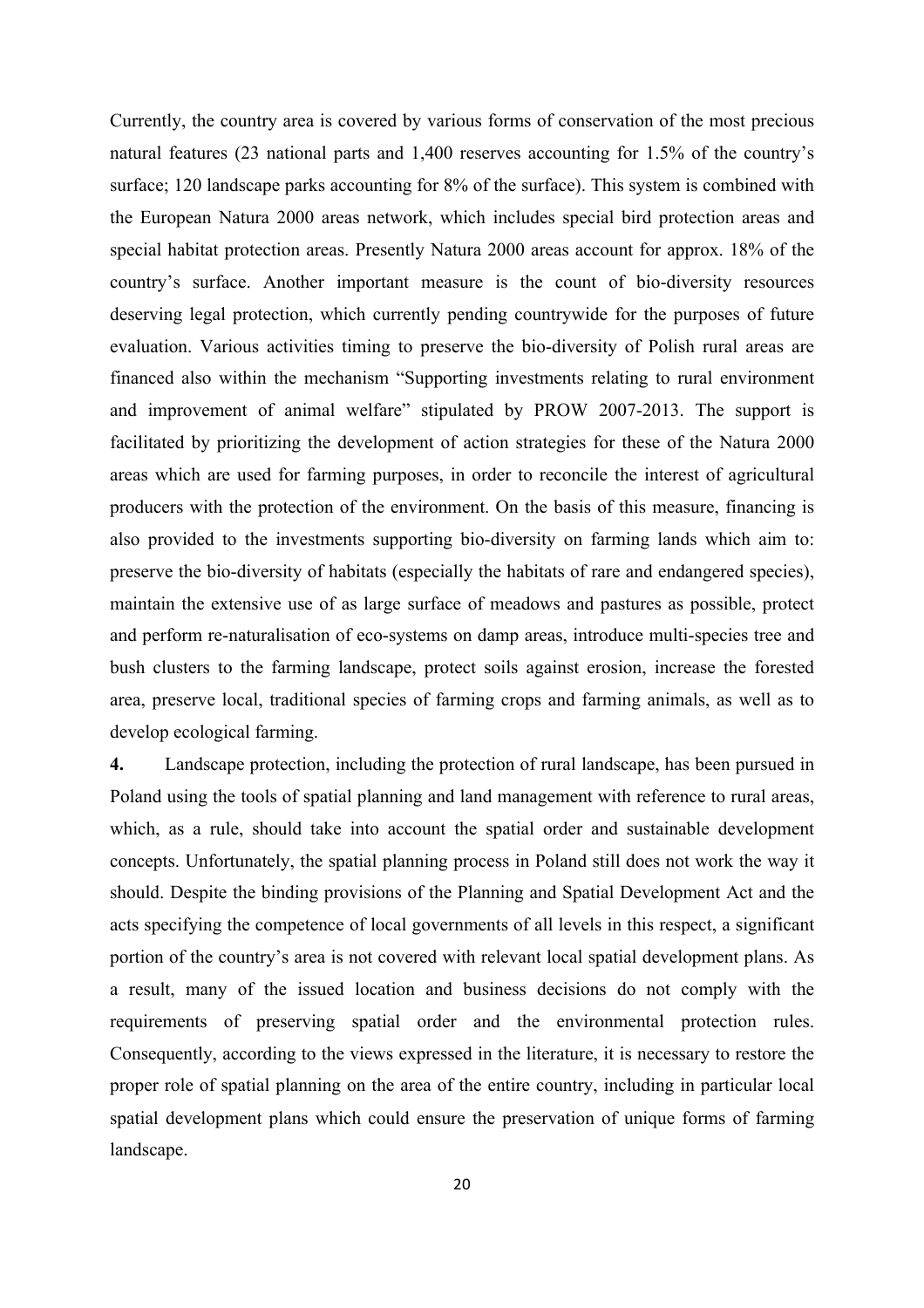### **Question 8:**

The Public-Private Partnership Act of 19 December 2008 currently in force in Poland has substituted the first legal act concerning this issue, i.e. the act of 28 July 2005. The act specifies the rules of cooperation between a public entity and a private partner, i.e. an entrepreneur or a foreign entrepreneur within the public-private partnership established for the purpose of common implementation of an investment on the basis of the division of tasks and risks between the public entity and the private partner. The term "investment" should be construed as a construction or refurbishment of a construction structure, provision of services, completion of a work or other performance –combined with the maintenance or management of an asset used for implementation of a public-private investment. Consequently, in theory, there are no obstacles to apply this act to the implementation of common investments in rural areas aiming to promote sustainable development, such as e.g. the improvement of transport, energy, sanitary (including waste management) and social infrastructure.

Unfortunately, this act, just as the previous one from 2008 is of little practical importance. Currently, 19 projects are being implemented on the basis of the act, while another 64 project concepts have been submitted for examination. However, those projects pertain mostly to investments in bigger urban areas. Consequently, one should postulate the increase of practical significance of the act and implementation of relevant amendments transforming it into a useful tool for the purposes of implementation of the sustainable development concept, including the sustainable development of rural areas.

### **Question 9:**

**1.** The Organic Farming Act of 25 June 2009, which is currently in force in Poland, provides further specification of the rules included in the Council Regulation (EC) No. 834/2007 on organic production and labelling of organic products. It includes three basic groups of provisions: pertaining to agricultural activity in organic farming (which includes primarily the control, supervision and certification of organic production), protection of terms used to label organic products and supporting organic production with financial instruments.

The entity with the broadest range of competencies with respect to the control of organic farming is the Chief Trade Inspector of the Agricultural and Food Quality Inspectorate which may issue, *inter alia*, the decisions to withdraw certain products from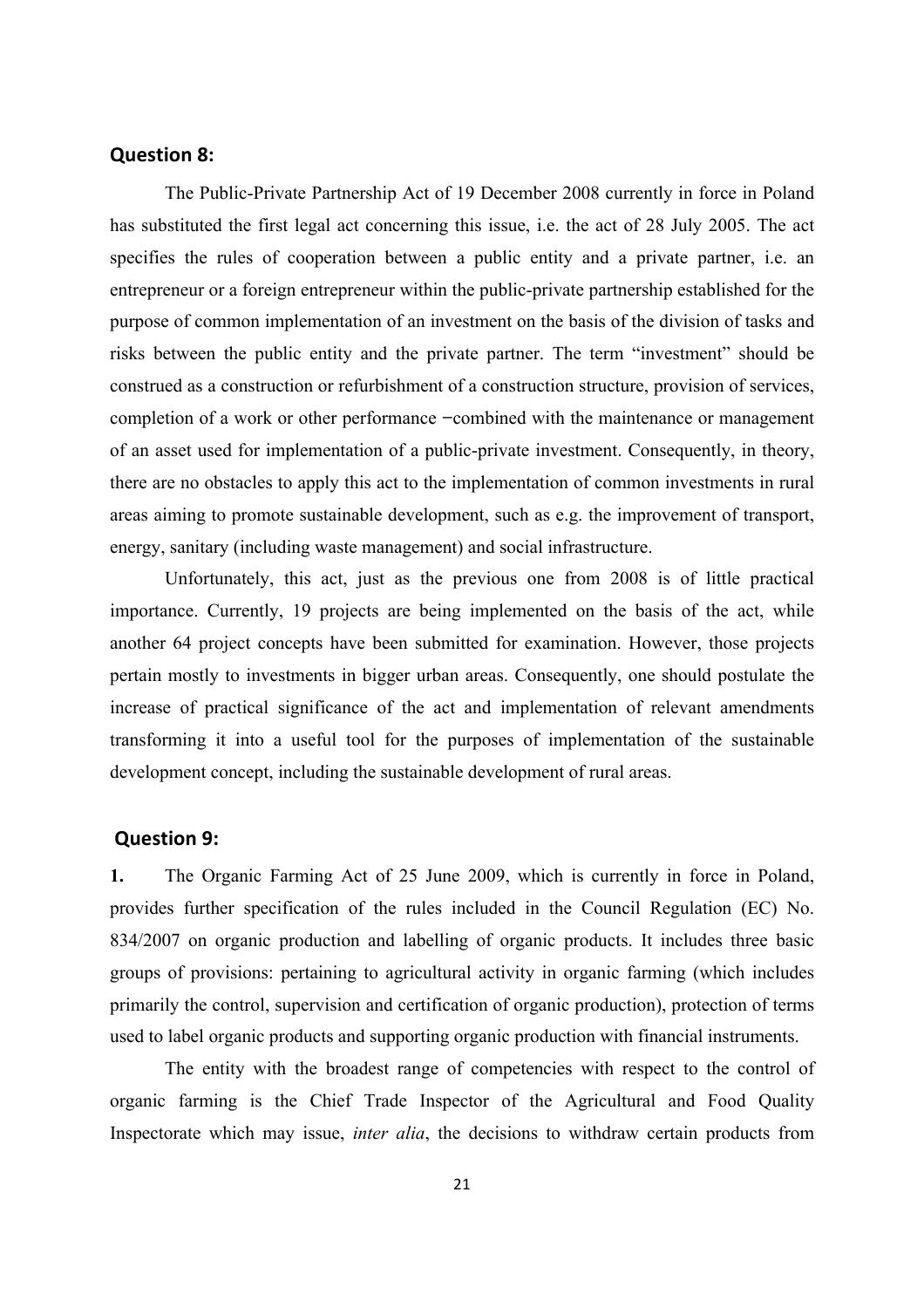trade or to amend their labels, as well as decisions imposing financial penalties. The Inspector is also authorised to control the operations of certifying bodies in organic farming; he may also correct the activities of such bodies by virtue of issuing decisions and imposing penalties. On the other hand, certifying bodies holding relevant authorisations issued by the Minister of Agriculture participate in the process of controlling organic farming, in the first priority by issuing certificates – official confirmations of compliance of the produce with the requirements of the organic method.

In theory, the provisions of the act concerning legal protection of terms relating to the organic method used for labelling organic products available on the markets and relevant, mostly financial penalties for infringement should play an important role. Unfortunately, even though the legislator has reserved the term "organic" to organic products only, it has not solved the problem of misleading the consumers. Nonetheless, it has been emphasised in the literature that the reason for the consumers' confusion is not the defective law, but the weakness of the Polish market of organic products, manifested by low demand for such goods, resulting from scarce number of promotional and information campaigns, low availability and high prices of organic food. The regulations on financial support for organic production were indented to change this situation. In this respect the key role is played by the provisions of PROW 2007-2013 concerning the promotion of high quality products and dissemination of knowledge on organic farming. What is more, PROW supports groups of organic producers. As a consequence, financial support for organic production is of vital importance for the economic situation of producers, who are even strongly convinced that without such support their business would generate loss.

PROW support measures are also addressed to the producers of traditional and regional products. In Poland, the following EU labels are in use: Traditional Specialty Guaranteed (TSG), Protected Designation of Origin (PDO) and Protected Geographical Indication (PGI). These labels are gaining more and more popularity among producers. It is a consequence of a large-scale promotional campaign of the Ministry of Agriculture which has developed a programme of identification of traditional products aimed to promote local culture and tradition, support activities disseminating knowledge about Polish cultural heritage, as well as identify products which could meet the criteria for recognition of their regional or traditional nature on the area of the entire European Union. The producers willing to confirm the traditional character of their products may apply for registration in the National List of Traditional Products. This tool aims to promote and disseminate knowledge on local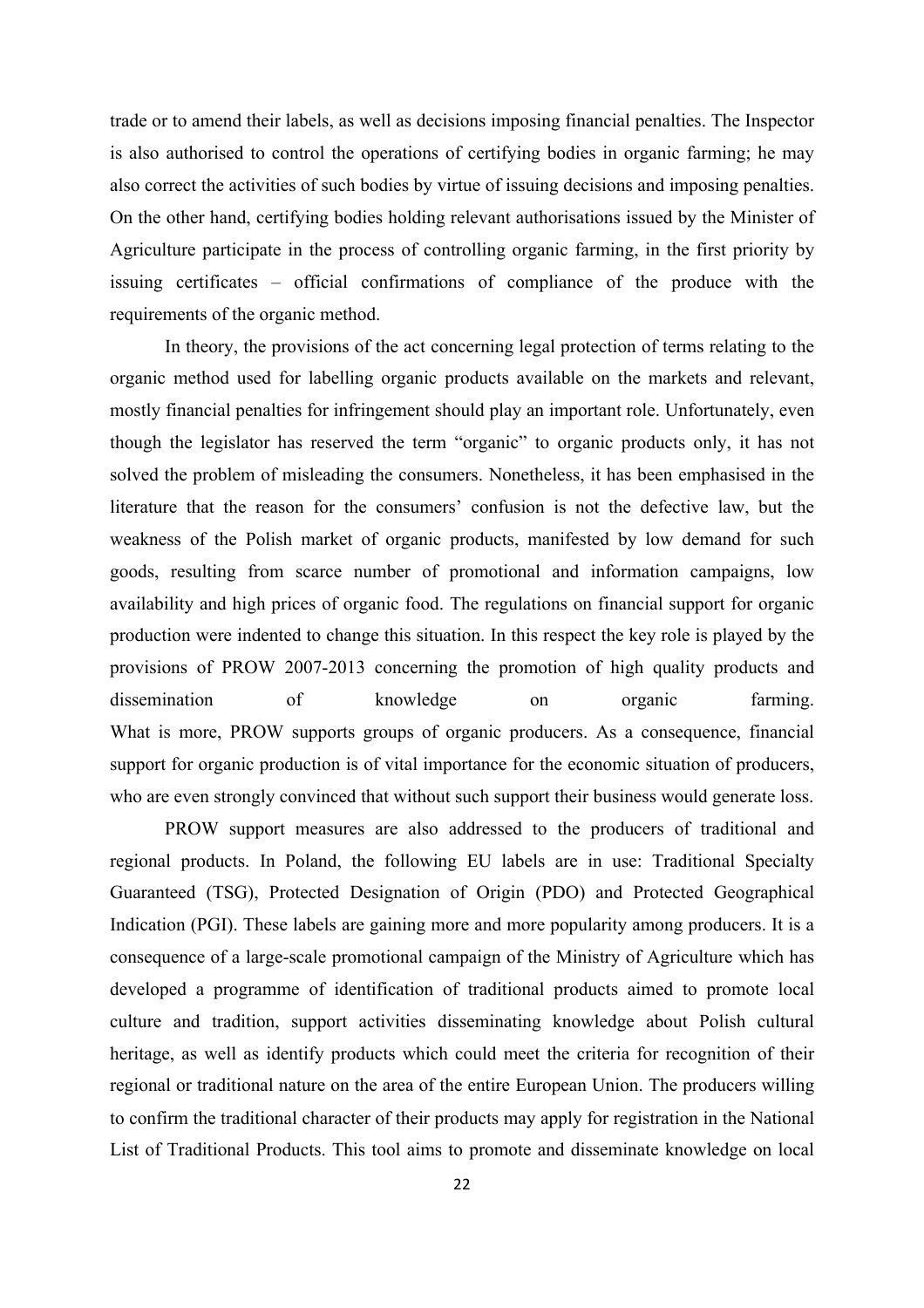food characterised by unique quality and traditional nature. The offer includes also training and conferences for entrepreneurs from the food sector which are to provide very detailed knowledge on the European system of protection of regional and traditional products, as well as potential benefits for producers stemming from the protection of the names of their products.

**2.** Renewable energy sources, especially the biomass, may play an important role in the energy balance of particular provinces, districts or communes. Consequently, they may have a notable impact on: the increase of income in agriculture, improvement of energy security of the region, improvement of the condition of the environment and stimulation of business activity in the regions characterized by high unemployment rate. The Polish legislator has noted this fact by introducing a number of regulations beneficial to the producers of biofuels to the Energy Law Act. However, the most important form of assistance is the support awarded to such producers within PROW 2007-2013, targeted at projects related to the implementation of investments aiming at commencement or development of additional farmers' activities related to agriculture, including in particular tasks connected to the commencement or development of operations with respect to: the production of energy materials from biomass (utilization of straw, meadow, forest and energy crop waste, etc.) and establishing farms of perennial plants for energy production purposes. Apart from the activities specified above, support is offered also for the production and implementation of renewable energy equipment and plant such as: photovoltaic collectors, agricultural biogas plants, small wind turbines, boilers for solid biofuels, etc, which are produced and installed by small and medium enterprises in rural areas.

**3.** After 1988, Poland has made a significant progress in reducing the air pollution, also with respect to the emission of greenhouses gases. Nevertheless, the cleanness of air in Poland is still not satisfactory in view of the European Union directives. As early as in the Accession Treaty of 2004, Poland undertook to reach the following limits of emissions of main air pollutants by 2010: for  $SO2 - 1$  397 tons/year, for NH3 – 468,000 tons /year, for NOx – 879 tons/year, for volatile organic compounds – 800 tons/year. What is more, Poland is obliged to comply with many EU directives with respect to the atmosphere and climate, including in particular: Directive 2001/80/**EC** of the European Parliament and of the Council of 23 October 2001 on the limitation of emissions of certain pollutants into the air from large combustion plants (the so-called LCP Directive), CAFE (Clean Air for Europe) directive and the regulation (EC) No. 842/2006 of the European Parliament and of the Council on certain